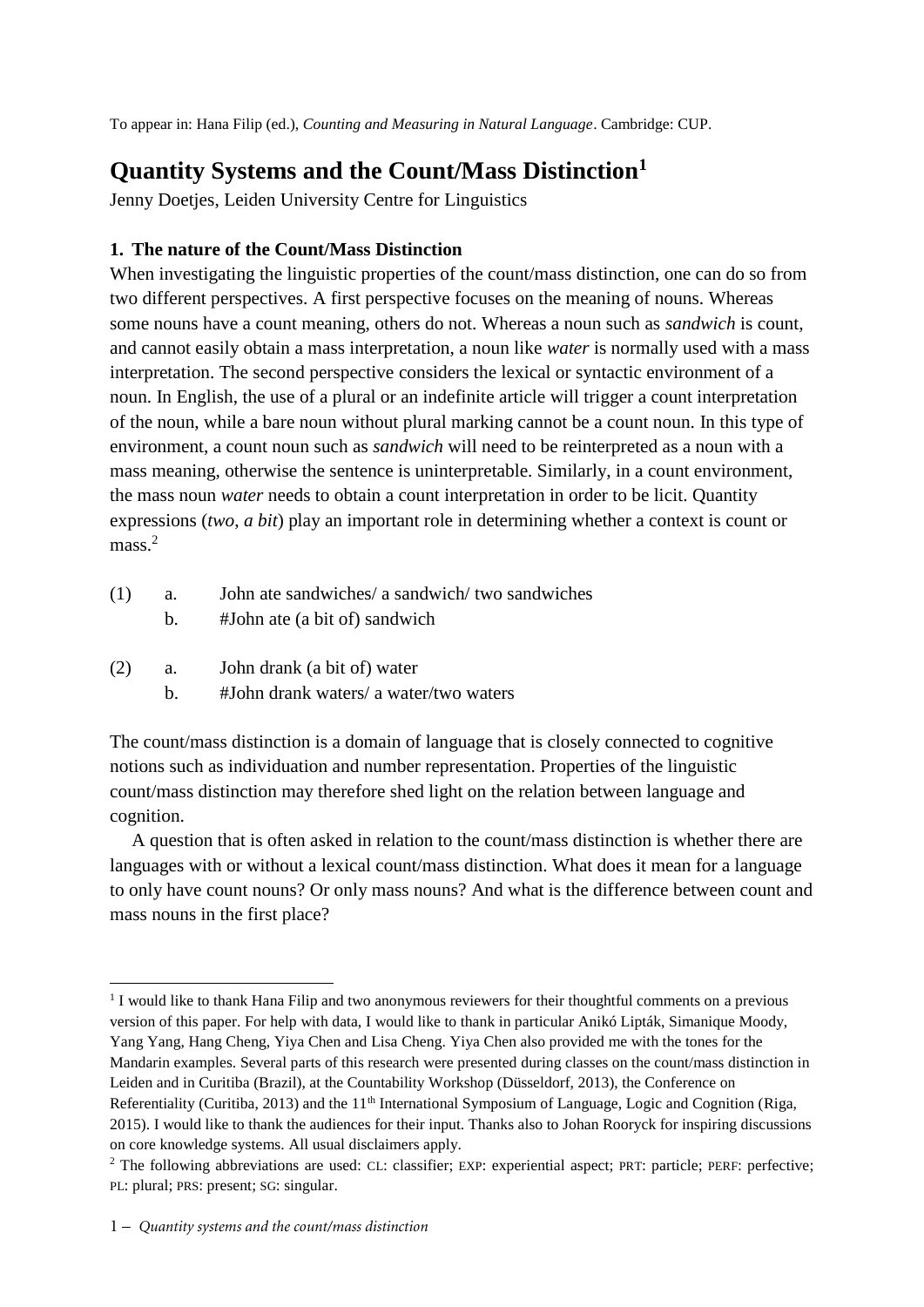An example of a language that has been claimed to have only mass nouns is the numeral classifier language Mandarin. In numeral classifier languages, the syntax of nouns with typical count meanings (*pen*, *apple*, *dog* etc.) resembles usually the syntax for mass nouns, and numeral classifiers resemble measure words in a language such as English, as illustrated by the contrast between [\(3\)](#page-1-0) and [\(4\)](#page-1-1).

<span id="page-1-0"></span>

| (3) | a. | $*(g\grave{e})$ píngguð<br>sān<br>$CL^{gen}$ apple<br>three        | [Mandarin] |
|-----|----|--------------------------------------------------------------------|------------|
|     | b. | $*(i\overline{in})$<br>mĭ<br>sān<br>$CLhalf_kilo$<br>rice<br>three |            |
| (4) | a. | three apples                                                       |            |

<span id="page-1-1"></span>b. three  $*(\text{kilos of})$  rice

Based on this type of examples, one may want to conclude that all nouns in Mandarin are mass [\(see for instance Chierchia, 1998a,](#page-25-0) [1998b,](#page-25-1) [Denny, 1986,](#page-25-2) [Li, 2013,](#page-26-0) [Ojeda, 1993, note that](#page-26-1)  [these authors have different perspectives on what it means for a noun to be mass\)](#page-26-1).

On the other hand, in Yudja, all nouns combine directly with numerals, without number marking and without use of measure words or numeral classifiers [\(Lima, 2010,](#page-26-2) [2014\)](#page-26-3), leading Lima to the conclusion that in this language all nouns have count properties:

<span id="page-1-2"></span>

| (5) | a. | txabiu ali                                      | [Yudja] |
|-----|----|-------------------------------------------------|---------|
|     |    | three child                                     |         |
|     |    | 'three children'                                |         |
|     | b. | txabiu y'a                                      |         |
|     |    | three water                                     |         |
|     |    | 'three containers/drops/ puddles etc. of water' |         |

It is clear that in Mandarin, English and Yudja the types of strategies to combine numerals with nouns are different. However, what should be concluded on the basis of this in terms of the realization of the count/mass distinction in these languages? Do we want to assume that there are mass only (Mandarin), count only (Yudja) and count/mass languages (English)?

In this paper, I will approach these questions on the basis of cross-linguistic properties of quantity expressions. As indicated above, quantity expressions play an important role in creating count and mass environments across languages, as illustrated in in [\(1\)](#page-0-0) and [\(2\)](#page-0-1) above for English. In what follows, I will take the term quantity expression to cover expressions such as numerals, *many*, *several* and *a lot* but also number markers, measure words and numeral classifiers. All these expressions are related to the expression of quantity, and their distributions influence each other within the language they occur in. I assume that quantity expressions in a particular language form a system in a Saussurian sense. Linguistic variation is due to the differences between the precise lexical inventory of different languages and the language specific properties of these items.

However, quantity systems cross-linguistically also show parallels. More in particular, I will argue that quantity expressions can be subdivided in expressions that presuppose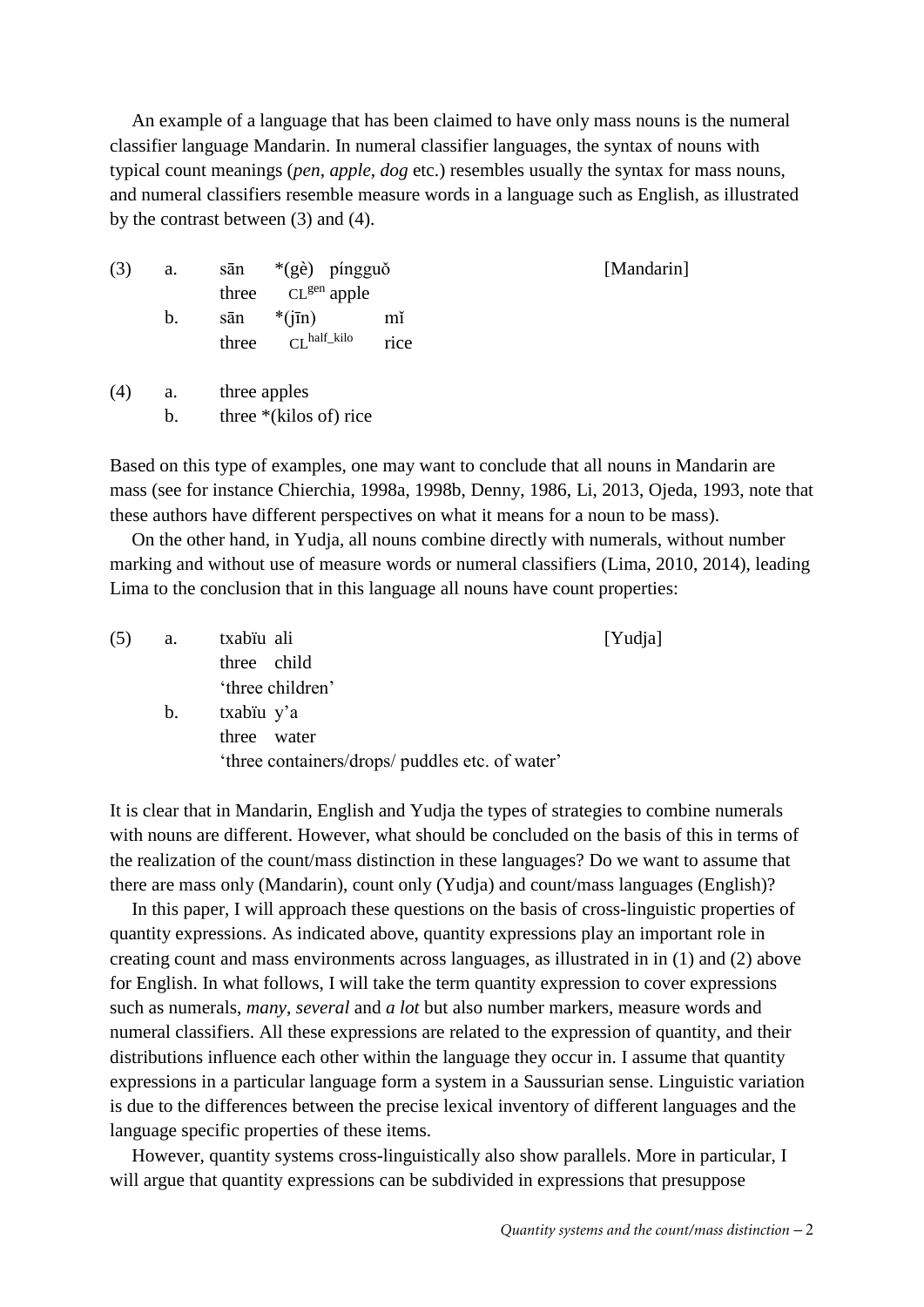countability and ones that do not. This distinction can be seen as a linguistic reflexion of the cognitive distinction between number representation on the one hand [\(Dehaene, 1997,](#page-25-3) [Feigenson, Dehaene and Spelke, 2004\)](#page-25-4) and global quantity representation on the other [\(Lourenco and Longo, 2011\)](#page-26-4). The properties of these two types of expressions are tightly connected to the count/mass distinction and make predictions on the possibilities of 'count only' and/or 'mass only' languages: whereas a language in which nouns only have count meanings might exist (as count meanings are compatible with both basic types of quantity expressions), mass only languages are predicted to be impossible.

In section 2, I will first introduce the notion of quantity system. After that, I will turn to parallels between quantity systems and I will defend the claim that there exists a fundamental linguistic distinction between count quantity expressions, which only combine with nouns that have count meaning, and global or non-count quantity expressions, which are indifferent with respect to the count/mass status of the meanings of the nouns they combine with (where I take a semantic approach to the count/mass status of nouns). Section 3 turns to the interaction between quantity expressions and count and mass meanings of nouns, focusing on the consequences of the existence of the two types of quantity expressions for the types of meanings we expect to occur cross-linguistically. Section 4 further investigates the interaction between quantity expressions and noun meaning, based on the idea that the presence of count quantity expressions may trigger an effect of "individuation boosting". Section 5 summarizes the main conclusions.

#### **2. Quantity Expressions across Languages**

## **2.1 The Notion of "Quantity System"**

In what follows, I assume that quantity expressions in a given language form a type of system in a Saussurian sense of the term. [Saussure \(1916\)](#page-27-0) compares the properties of a language system to those of a chess game in order to explain that certain properties of language are internal to the linguistic system, while others are not. Certain properties of a chess game are irrelevant for the system of chess, for instance, from which material the pieces are made, what their exact form is like and where the game originates. However, the number of pieces and the number of checkers as well as the rules concerning the ways in which the pieces can or cannot move and other rules of the game are part of the system. Changes in these domains will change "the grammar" of the game, as Saussure puts it (p. 44).

When looking at quantity expressions in a given language, one can observe that the conditions they impose interact with each other. Languages may have plural markers or not, and if a language has a plural marker, this marker will have language particular properties, which may affect the way other lexical items in the system function. For instance, in English number marking is obligatory, and interacts with the distribution of other quantity expressions as illustrated in in [\(1\)](#page-0-0) and [\(2\)](#page-0-1). Numerals such as *two* only combine with plural nouns. Nouns such as *furniture*, which have a countable meaning but which lack a singular-plural opposition, cannot combine with numerals (I will come back to this below).

Differences in lexical inventory seem to be at the basis of the large amount of variation in the count/mass distinction, including the three types of strategies illustrated in [\(3\)](#page-1-0) to [\(5\)](#page-1-2) for the ways in which nouns combine with numerals (classifier insertion, number marking and direct combination of the numeral and the noun) and many variants where a combination of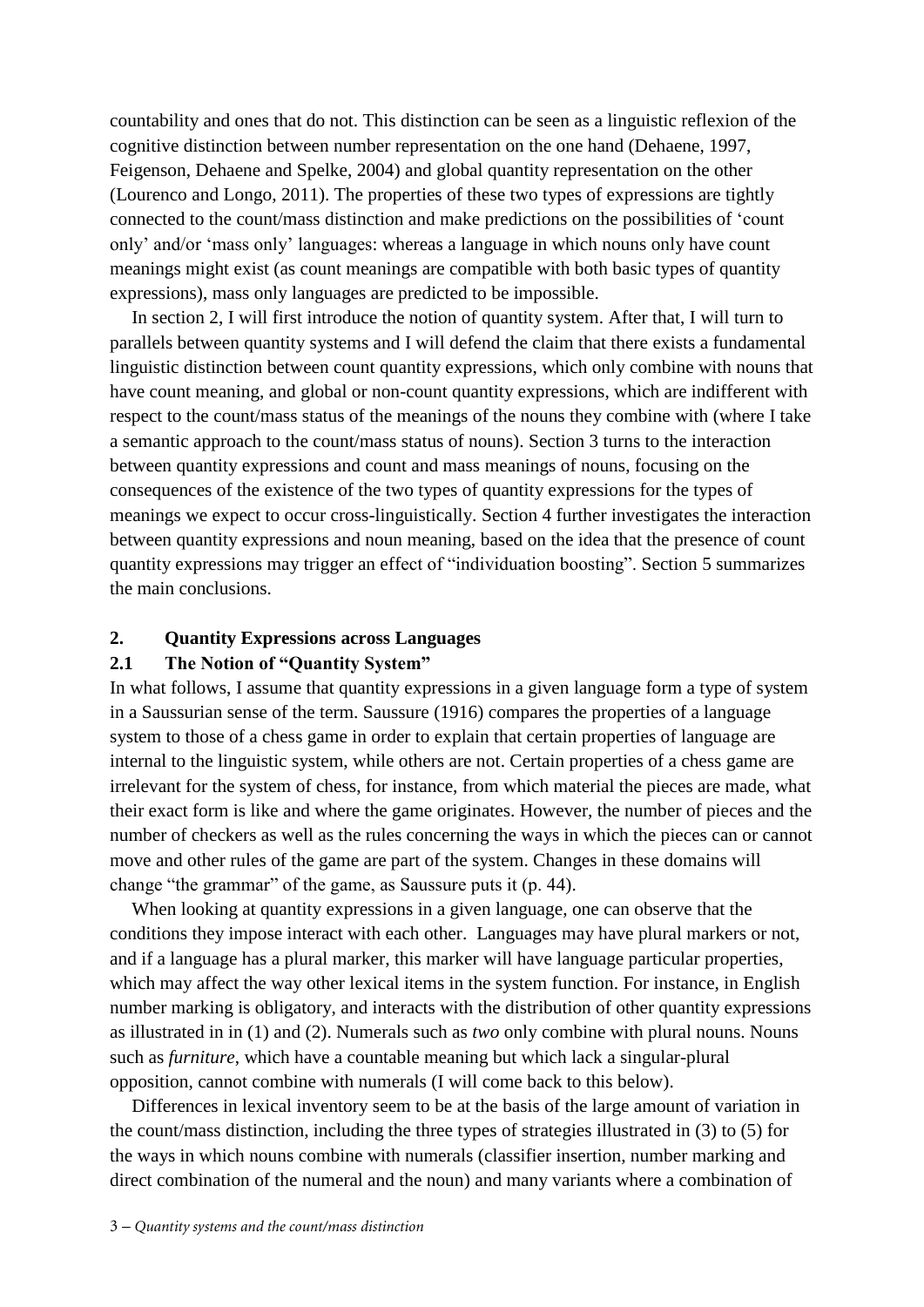these strategies is used [\(see Doetjes, 2012, for examples\)](#page-25-5). There is evidence that properties of individual lexical items play an important role in this variation. A nice example illustrating this is the distribution of classifiers in the Mayan language Chol [\(Bale and Coon, 2014\)](#page-24-0). Chol disposes of two sets of numerals, one of which requires the insertion of a classifier while numerals of the other class directly combine with nouns, showing that the two types of numerals have different lexical properties and interact with classifiers.

Despite the differences that can be observed, quantity systems will be argued to have properties that encompass these differences and that I consider to be at the basis of the count/mass distinction. In the next sections, I will argue that quantity expressions (including classifiers, measure expressions and number markers) can be categorized in two basic classes, depending on whether they presuppose countability or not.

# **2.2 Count, Non-Count and Anti-Count Quantity Expressions**

When looking at quantity expressions in English, a clear distinction can be made between three types of expressions: ones that only combine with count nouns, ones that combine with mass nouns and count plurals, and ones that only combine with mass nouns. Examples of the three types of expressions are given in [\(6\)](#page-3-0):

- <span id="page-3-0"></span>(6) a. John ate three apples/\*soup
	- b. John ate a lot of apples/soup
	- c. John ate a bit of soup/\*apples

This results in the following classification of quantity expressions [\(cf. Chierchia, 1998a\)](#page-25-0):

- A. Expressions that presuppose the availability of units that can be counted (count quantity expressions)
- B. Expressions that do not presuppose the availability of units that can be counted (global quantity expressions or non-count quantity expressions)
- C. Expressions that presuppose the absence of units that can be counted ('anti-count' quantity expressions)

Below, I will present cross-linguistic evidence in favor of the idea that the first two types can be found across languages, independently of the strategy a language chooses for combining nouns and numerals.<sup>3</sup> Moreover, I will argue that the third type ('anti-count') has a different status, and should be seen as a subclass of the non-count quantity expressions.

The basic distinction between expressions that presuppose the availability of units that can be counted and an evaluation of quantity in terms of number, and expressions that do not introduce such a presupposition is in my view related to the cognitive distinction between numerical magnitude representation and general magnitude representation [\(Doetjes, 2017b\)](#page-25-6). While the cognitive representation of numerical magnitude involves distinct, individuated units that can be counted [\(Dehaene, 1997,](#page-25-3) [Feigenson, Dehaene and Spelke, 2004\)](#page-25-4), general

 $\overline{a}$ <sup>3</sup> The distinction that I make between count and non-count quantity expressions is different from the difference between counting and measuring in Rothstein (2009, 2011). I will come back to this in section 3.3.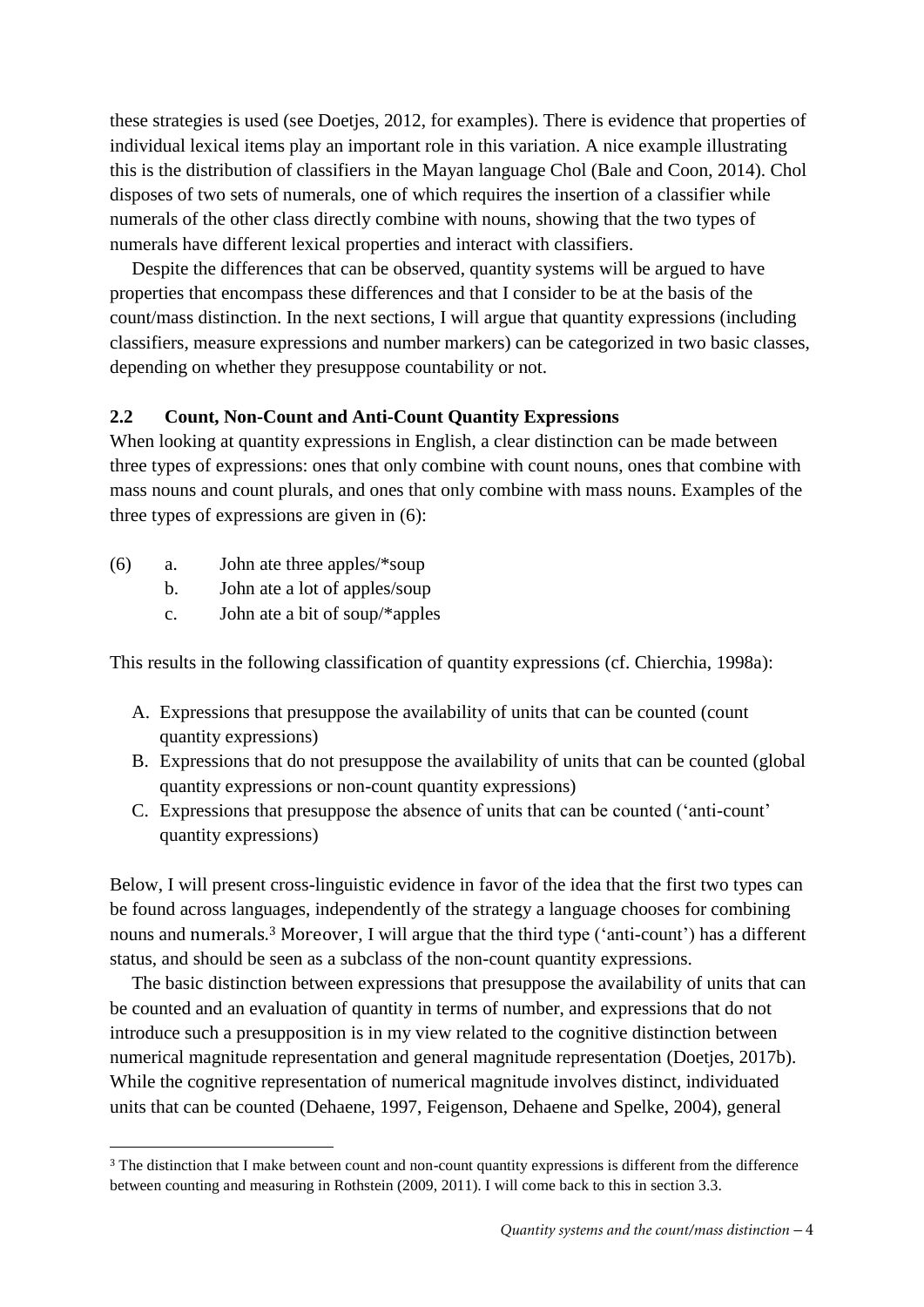magnitude representations may depend on different measurement scales, such as weight and volume [\(Lourenco and Longo, 2011\)](#page-26-4). If this is right, the linguistic distinction between the two basic types of quantity expressions is rooted in a cognitive distinction. At the same time, language permits abstractions that make the linguistic distinction different from the cognitive distinction that is at the basis of it. I will come back to this at various points, and in particular in section 3.3.

In the next section, the different types of quantity expressions will be illustrated on the basis of data from a number of unrelated languages. Before that, I will briefly go over their defining properties on the basis of English examples.

Count quantity expressions are defined by the property that they presuppose the availability of units that can be counted, which are normally provided by the noun they combine with, which must be compatible with a count interpretation. In a language like English, which has obligatory number marking, count quantity expressions combine with plural count nouns, and they are incompatible with mass nouns, unless a measure term is added:

# (7) three/several books/ \*(kilos of) sand

Expressions such as *three* and *several* presuppose that the noun they combine with introduces units that can be counted and otherwise cannot be interpreted.<sup>4</sup>

Besides the numerals and vague expressions such as *several*, *various* and *(how) many*, several other quantity expressions presuppose countability of the noun they combine with. Examples are quantity expressions that include the word *number* (*a number of*) and distributive universal quantifiers (*each*, *every*).<sup>5</sup> I also include the plural marker in this category and I will argue below that the grammatical status of the plural marker has important effects on the ways in which quantity expressions in English interact with nouns and with each other.

Traditionally, the defining property of predicates that have a count denotation is atomicity [\(cf. Krifka, 1992\)](#page-25-5):

(8)a. 
$$
\forall x, P[ATOM(x, P) \leftrightarrow P(x) \& \neg \exists y[y < x \& P(y)]]
$$
  
\n(*x* is a *P*-atom)  
\nb.  $\forall P[ATM(P) \leftrightarrow \forall x[P(x) \rightarrow \exists y[y \leq x \& ATOM(y, P)]]]$   
\n(the predicate *P* has atomic reference)

According to [Chierchia \(1998a\)](#page-25-0) all nouns have atomic reference. However, he also makes a distinction between atoms that are well-defined and atoms that are not, based on the concept of 'vague' atoms. Even though in his view a noun like *water* has atomic reference, these atoms are vague, and it is not clear what the atoms are. On the other hand, in the case of

1

<sup>4</sup> The precise semantics of the various count quantity expressions will differ depending on the account that is adopted and is beyond the scope of this paper. Independently of the approach that is taken, their semantics will need to restrict them to an environment that provides units that can be counted.

<sup>5</sup> Non-distributive universal quantifiers are usually indifferent with respect to the count/mass distinction. In the rest of this paper, I will not consider universal quantifiers for reasons of space.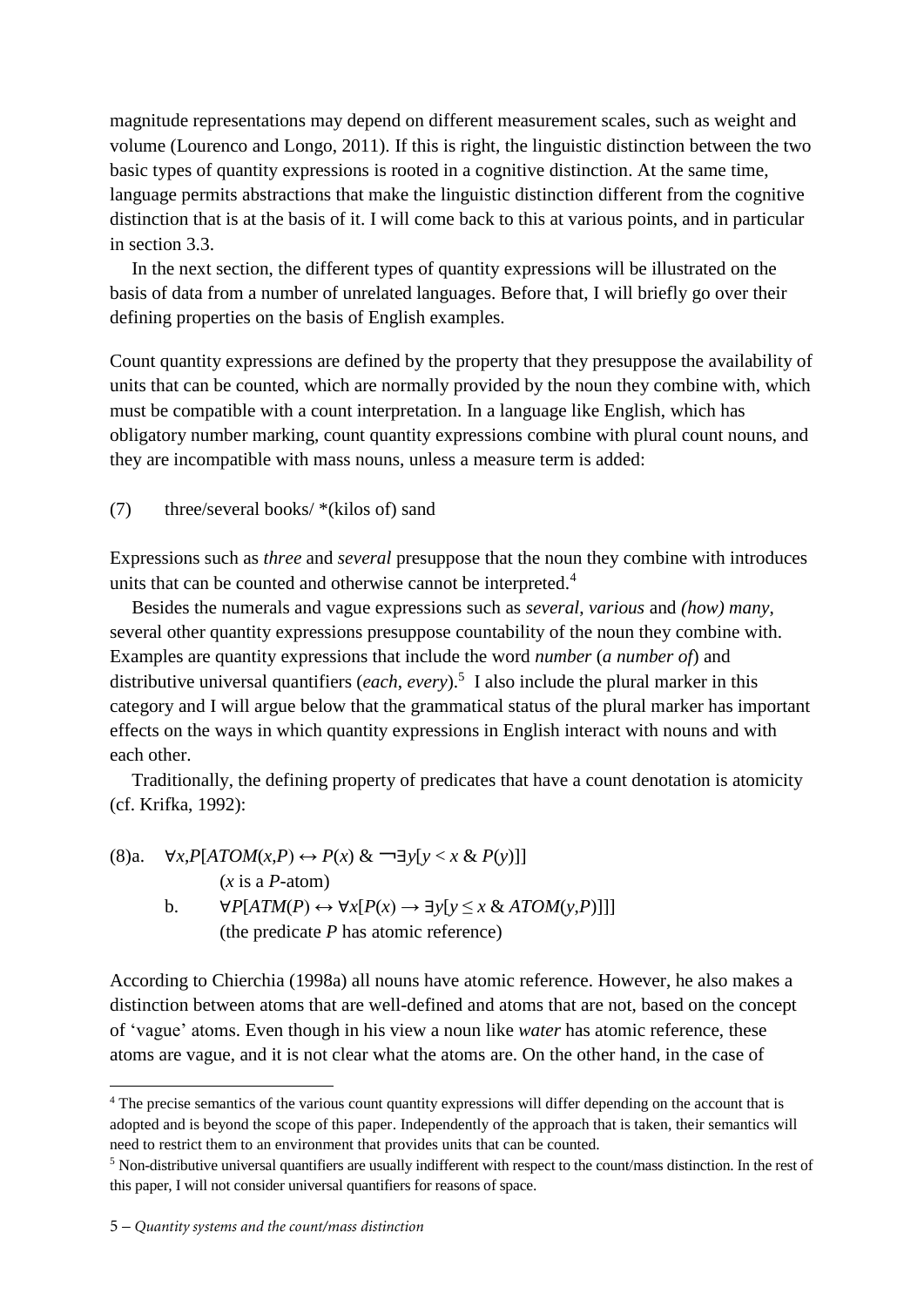*books*, and also in the case of *furniture*, it is clear what the atoms are, namely the individual books and the individual pieces of furniture. In what follows I assume that a count denotation is an atomic denotation with non-vague atoms (see also Doetjes 1997, Deal 2017).<sup>6</sup> The incompatibility of *furniture* and count quantity expressions will be related to the particular properties of plural marking in English.

Whereas some nouns are 'naturally atomic' in the sense that their primary denotation is count (e.g. *bicycle*), other nouns, often called 'notional mass nouns', typically have a mass meaning. However, this does not mean that they cannot have a count interpretation. Take for instance the examples in Yudja in [\(5\)](#page-1-2), where the noun *y'a* 'water' is used to denote puddles or other 'individualized' portions of water.<sup>7</sup> This is not possible in English, where *three waters*  would rather refer to three types of water or three glasses of water in a restaurant. This illustrates that the language specific component in the availability of count meanings for notional mass nouns. The noun *water* has a denotation with vague atoms, while the atoms of the corresponding noun *y'a* in Yudja are not vague and correspond to contextually defined portions of water.<sup>8</sup> What is similar across languages, however, is that count meaning plays a role in the linguistic system and interacts with quantity expressions.

I will also assume that measure words introduce countable units. Measure nouns such as *kilo* and *liter* also have a count, atomic denotation and behave as count nouns in many languages. If a numeral combines with *kilos*, the numeral counts the number of kilos, even if the boundaries between the kilos are usually arbitrary. One might argue that in this case the atoms are 'vague', but contrary to the vague atoms Chierchia discusses in the context of nouns such as *water*, the expression *kilo* makes clear what can count as an atom and what not, namely quantities that have a weight of one kilo. Similarly, in *two kilos of sand* we may not be able to distinguish two different objects, but still we know that the amount of sand we are talking about can be partitioned in two non-overlapping quantities of one kilo of sand. The assumption that measure nouns can have a count denotation has consequences for the mapping between language and cognition: kilos do not constitute discrete entities, and yet, in linguistic structures, they may be used as entities that we can count (see section 3.3 below).

Contrary to count quantity expressions, global or non-count quantity expressions are compatible with nouns that have a count interpretation and with nouns that have a mass interpretation. As such, they do not presuppose countability. Examples of non-count quantity expressions in English are given in [\(9\)](#page-5-0). In strict number marking languages such as English, these expressions typically combine with mass nouns and plurals:

# <span id="page-5-0"></span>(9) more/less/a lot of books/sand

 $\overline{a}$ 

<sup>&</sup>lt;sup>6</sup> A known problem of atomicity is that some nouns that have clearly countable interpretations and that occur freely with numerals are not atomic (Wiggins, 1980, Zucchi and White, 2001, Nicolas, 2004, Rothstein 2010b). Examples are *twig*, *thing*, *fence* and *bunch*. This problem is accounted for in the literature in various ways, such as context dependency (Rothstein, 2010b) and, within a mereological approach, a connectedness condition (Grimm, 2012).

 $7$  Lima (2014: 118) assumes that the function that maps kinds to countable objects can apply to notional mass nouns because "the grammar of the language allows its speakers to treat concrete portions of a kind as atoms".

<sup>&</sup>lt;sup>8</sup> Note that this difference is not very relevant in the absence of quantity expressions.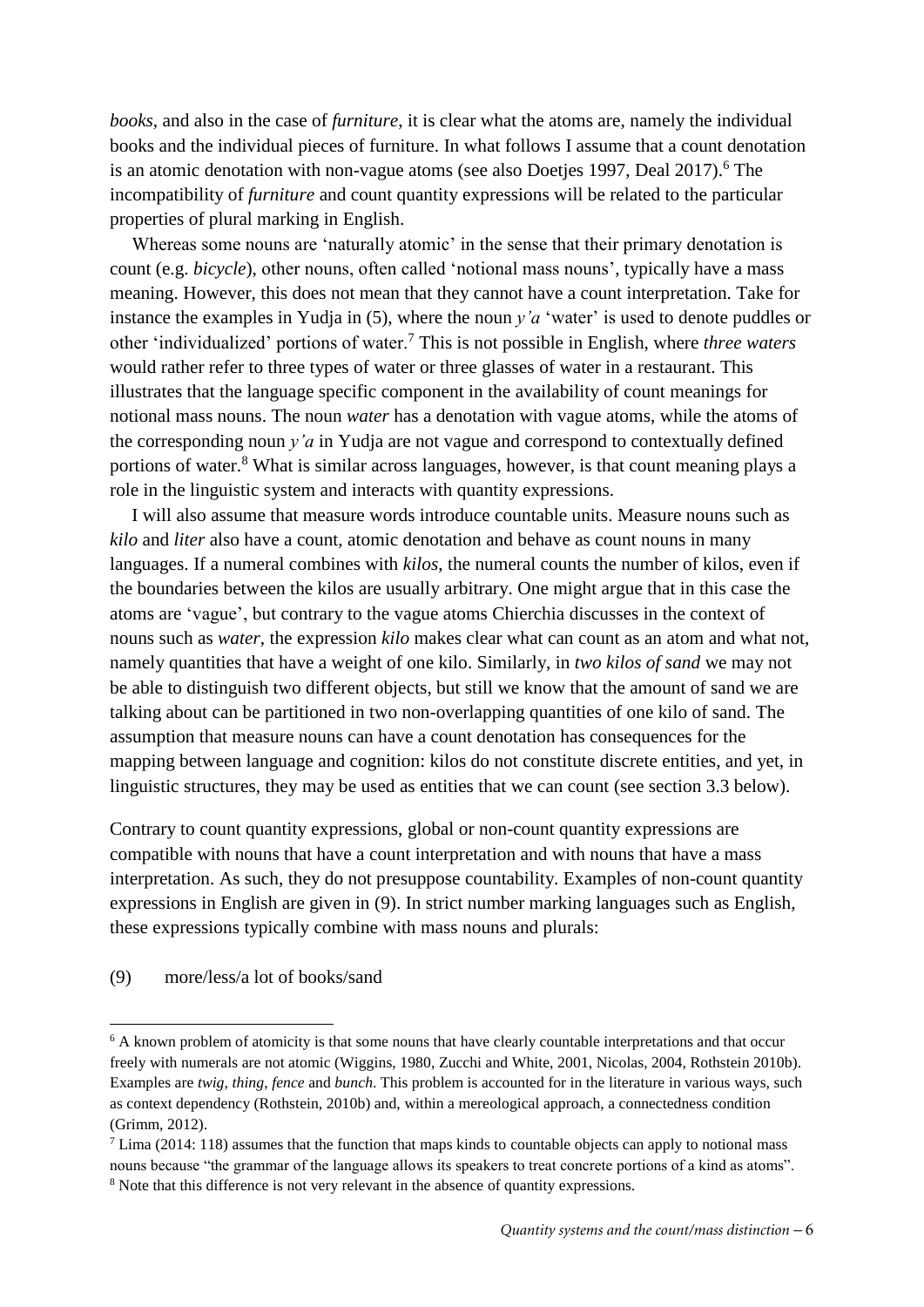*More*, *less* and *a lot* in [\(9\)](#page-5-0) are degree expressions. In languages such as English, these expressions usually cannot be used with a singular count noun, unless there is a shift to a mass meaning (an exception being *no*; *no book(s)/sand*):

<span id="page-6-2"></span>(10) #more/less/a lot of book

As argued by [Link \(1983\),](#page-26-5) mass nouns and plurals are both characterized by cumulative reference, as defined in [\(11\)](#page-6-0) [\(Krifka, 1992\)](#page-26-6):

# <span id="page-6-0"></span>(11)  $\forall P$  (CUM(P)  $\leftrightarrow \forall x,y[P(x) \& P(y) \rightarrow P(x \vee y)] \& \exists x,y[P(x) \& P(y) \& x \neq y]$

I assume that quantity expressions such as *a lot* are sensitive to cumulative reference only, which makes them compatible with mass nouns and count plurals. Note that it is not the case that expressions that indicate a degree related quantity need to fall in this category, as illustrated by English *many*, *a few* and *fewer*. However, if a quantity expression with a degree related meaning can also be used outside of the nominal system as a degree expression, it never presupposes that the noun it combines with has a count meaning (Doetjes, 1997:172); an expression such as *fewer*, which presupposes count meaning, cannot function as a degree modifier while *less* can (cf. \**fewer/less complicated*, *to complain* \**fewer/less*).

Measure words constitute another category of expressions that are often insensitive to the mass/count properties of the noun they modify, as illustrated in [\(12\)](#page-6-1):

## <span id="page-6-1"></span>(12) two pots/kilos of honey/olives

Even though the numeral *two* counts pots and kilos in this example, the quantity defined by the pots or kilos can be countable (*olives*) or non-countable (honey). Measure words do not always behave as non-count quantity expressions. Whereas most are compatible with plurals and mass nouns as illustrated in [\(12\)](#page-6-1) (and thus constitute non-count quantity expressions), some are restricted to plurals (e.g. *dozen*) and others to mass nouns (e.g. *drop*). Measure words do not occur with singular count nouns, suggesting that they necessarily combine with expressions that have cumulative reference, irrespectively of the type of quantity expression they belong to.<sup>9</sup>

To conclude, in English non-count quantity expressions usually combine with mass nouns and plurals, that is, they combine with expressions that have cumulative reference without imposing further restrictions on these nouns.<sup>10</sup>

The third type of quantity expressions that I will consider are 'anti-count' quantity expressions. These expressions are very similar to the non-count quantity expressions, but contrary to noncount quantity expressions they seem to be incompatible with count nouns altogether. An example is English *a bit*, as illustrated in [\(6c](#page-3-0)) above. If one wants to state that John read a

**.** 

<sup>9</sup> Lehrer (1986) observes that measure words ('quantity related classifiers' in her terminology) differ in this respect from 'varietal classifiers' such as *kind* and *type*, as illustrated by *a type of pen*.

<sup>10</sup> Most English quantity expressions, whether count or non-count, can also be used in partitive structures (*a lot of these books*). A discussion of partitives is beyond the scope of this paper.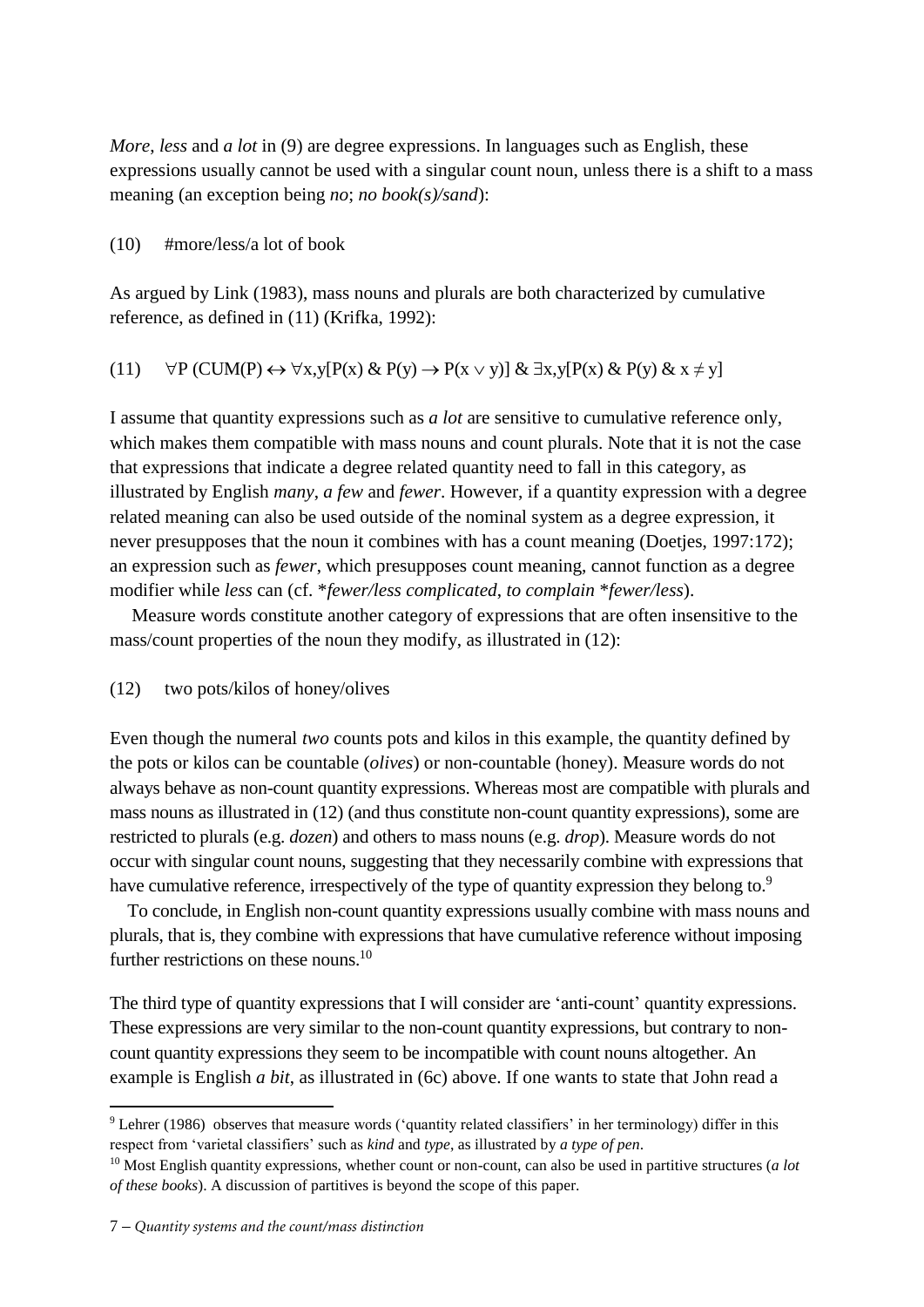small number of books, one has to use the count quantity expression *a few*, as in *a few books*. A similar distinction exists between *much* and *many*.

A possible way of accounting for anti-count quantity expressions is to assume that these expressions presuppose the absence of countability, and thus the lack of proper, identifiable atoms in the denotation of the nouns they combine with. This would mean that they could only combine with nouns that have divisive reference [\(Cheng, 1973\)](#page-24-1), the downward counterpart of cumulative reference, which implies the absence of atomic parts.<sup>11</sup> Under this analysis, they would be the counterparts of count quantity expressions, as both types would introduce a presupposition related to the count/mass status of the nouns they may combine with. However, I would like to hypothesize that the restriction to mass environments has a different explanation, and that anti-count quantity expressions form a subclass of the noncount quantity expressions. The restrictions that are found are not due to selection, but to blocking.

In the literature, the distinction between *many* and *much* is often seen as an instance of blocking or the elsewhere condition [\(Di Sciullo and Williams, 1987\)](#page-25-7). Under a blocking account, *much* is not inherently incompatible with count nouns. However, the existence of *many*, which is incompatible with mass nouns and therefore more specific, blocks *much* from being used in a count context. In Doetjes (1997), I extended this analysis to the expression *a*  bit, which is replaced by the more restricted expression *a few* in the context of a count noun.<sup>12</sup> It is important to stress that the blocking effect must be due to a pairing of specific expressions in the lexicon. Whereas *much* gets replaced by *many* when the noun it combines with is a plural, this does not apply to *a lot*, which is compatible with both mass nouns and plurals, as illustrated in [\(9\)](#page-5-0) above.<sup>13</sup>

Despite the fact that it is hard to predict which elements get blocked and which do not, there are several arguments of treating expressions such as *a bit* as a special case of non-count expressions rather than as a separate subtype of expressions that presuppose divisivity [\(cf.](#page-25-0)  [also Chierchia, 1998a\)](#page-25-0).

In the first place, the distribution of anti-count expressions is very similar to the one of non-count quantity expressions such as *more*. Both *a bit* and *more* are not only found in the context of nouns, but also in the context of verbs and they can even be used with adjectives, in which case they indicate a degree rather than a quantity (cf. [Doetjes, 1997,](#page-25-8) [2008\)](#page-25-9): *a bit/more complicated*/*to complain a bit/more*.

In the second place, when the expression *a bit* is modified, it may lose the property of being restricted to mass expressions. In particular, modification by *quite* facilitates, for some speakers at least, the use of a plural noun, as in %*quite a bit of books*.

 $\overline{a}$ 

<sup>&</sup>lt;sup>11</sup> See Deal (2017) for a definition of divisivity in line with the assumptions on count meaning in terms of nonvague atoms made above.

<sup>&</sup>lt;sup>12</sup> This could also be stated in terms of a general principle such as Maximize Presupposition (Heim 1991, Sauerland 2003).

<sup>&</sup>lt;sup>13</sup> There is evidence that this is a general property of blocking in the domain of quantity expressionsIn French, the distribution of *tant* 'so much/many' is blocked by *si* 'so' in the context of adjectives (*si/\*tant difficile* 'so difficult'). However, *tellement* 'so (much/many)' is not blocked from this context (*tellement difficile* 'so difficult'). See Doetjes (1997:112) for independent evidence for an analysis of these facts in terms of blocking.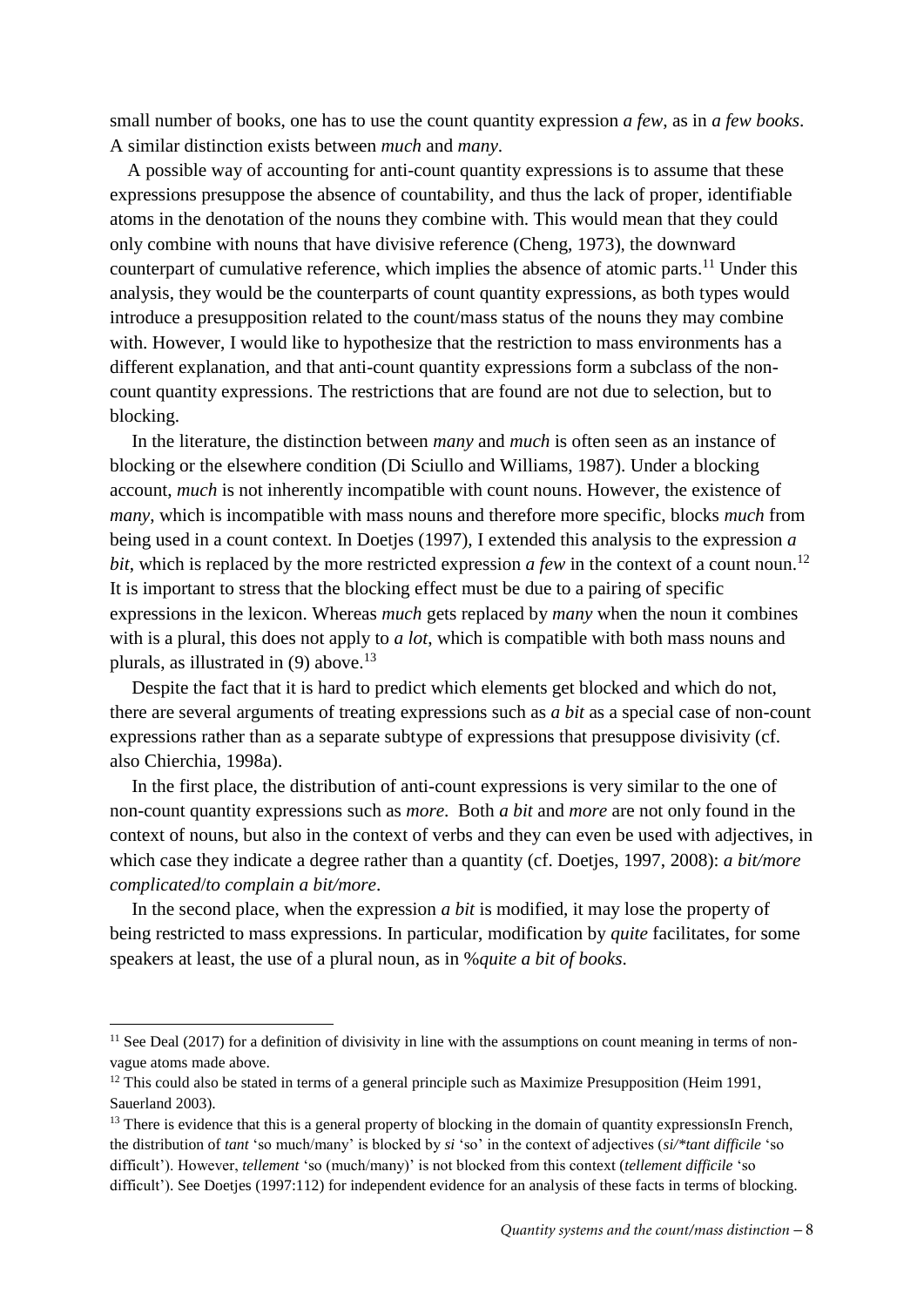In the third place, research on the acquisition of *many* and *much* follows the pattern that is expected under a blocking analysis. [Gathercole \(1985\)](#page-26-7) shows that children first use *much* with both count and mass nouns, that is, they use it as if it were a non-count rather than an anticount expression. Moreover, they start to use it correctly only when they have acquired a correct use of *many*, which is acquired later than *much*. This is very similar to the pattern described by Ferdinand [\(1996\)](#page-25-10) for the acquisition of the verbal paradigm of agreement morphology in French and to the pattern [Pinker \(1995\)](#page-27-1) describes for the acquisition of irregular verb forms in English, two phenomena for which a blocking type of analysis is commonly assumed.

To conclude, there seems to be an asymmetry between count quantity expressions and anticount quantity expressions. Anti-count expressions do not behave as counterparts of count quantity expressions, but rather seem to be a subcase of non-count quantity expressions. This asymmetry can be accounted for by the hypothesis that the distribution of anti-count quantity expressions is due to a blocking effect, which is triggered by the existence of an equivalent count quantity expression with which it is strongly associated. The special status of anti-count quantity expressions may be a reason why they are cross-linguistically rare as compared to the two other types [\(Chierchia, 1998a\)](#page-25-0).

In the following sections I will discuss examples of count, non-count and anti-count quantity expressions in several languages. After this, I will turn back to the notion of quantity systems.<sup>14</sup>

# **2.3 Count Quantity Expressions across Languages**

Numerals are count quantity expressions by definition as their meaning presupposes the availability of units that can be counted. If a language has numerals, this implies that it has expressions that can only combine with nouns that have a count meaning. As shown in the discussion above, the ways in which numerals interact with nouns vary across languages. What is constant, however, is the type of meaning they require, which needs to be countable. Not all languages have a fully developed system of cardinal numerals [\(cf. for instance Wiese,](#page-27-2)  [2003\)](#page-27-2), but it is quite plausible that all languages have quantity expressions that presuppose countability. Even languages that have very restrictive numeral systems – e.g. Mundurucu [\(Pica et al., 2004\)](#page-27-3) – seem to have quantity expressions that resemble numerals or expressions such as *several* in the sense that they presuppose the availability of units that can be counted.

Next to numerals, languages often also have expressions that presuppose countability that do not indicate a precise number. English examples are *several*, *various*, *different*, *(a) few* and *many*, and the existence of this type of quantity expression turns out not to be restricted to languages with obligatory plural marking in the context of numerals.

A first example is the numeral classifier language Mandarin. In Mandarin, vague quantity expressions may have a distribution that is similar to that of numerals, including *jǐ* 'how many, a few'. These expressions are usually assumed to occupy the same structural position

**.** 

<sup>&</sup>lt;sup>14</sup> Note that I will restrict myself to languages in which quantity expressions form part of a noun phrase. This is clearly not always the case cross-linguistically (see Bach et al. 2013). I expect that the basic semantic distinction between count and non-count quantity expressions also applies to quantity expressions with a different type of syntax/semantics (see Wilhelm, 2008, for data that point into this direction).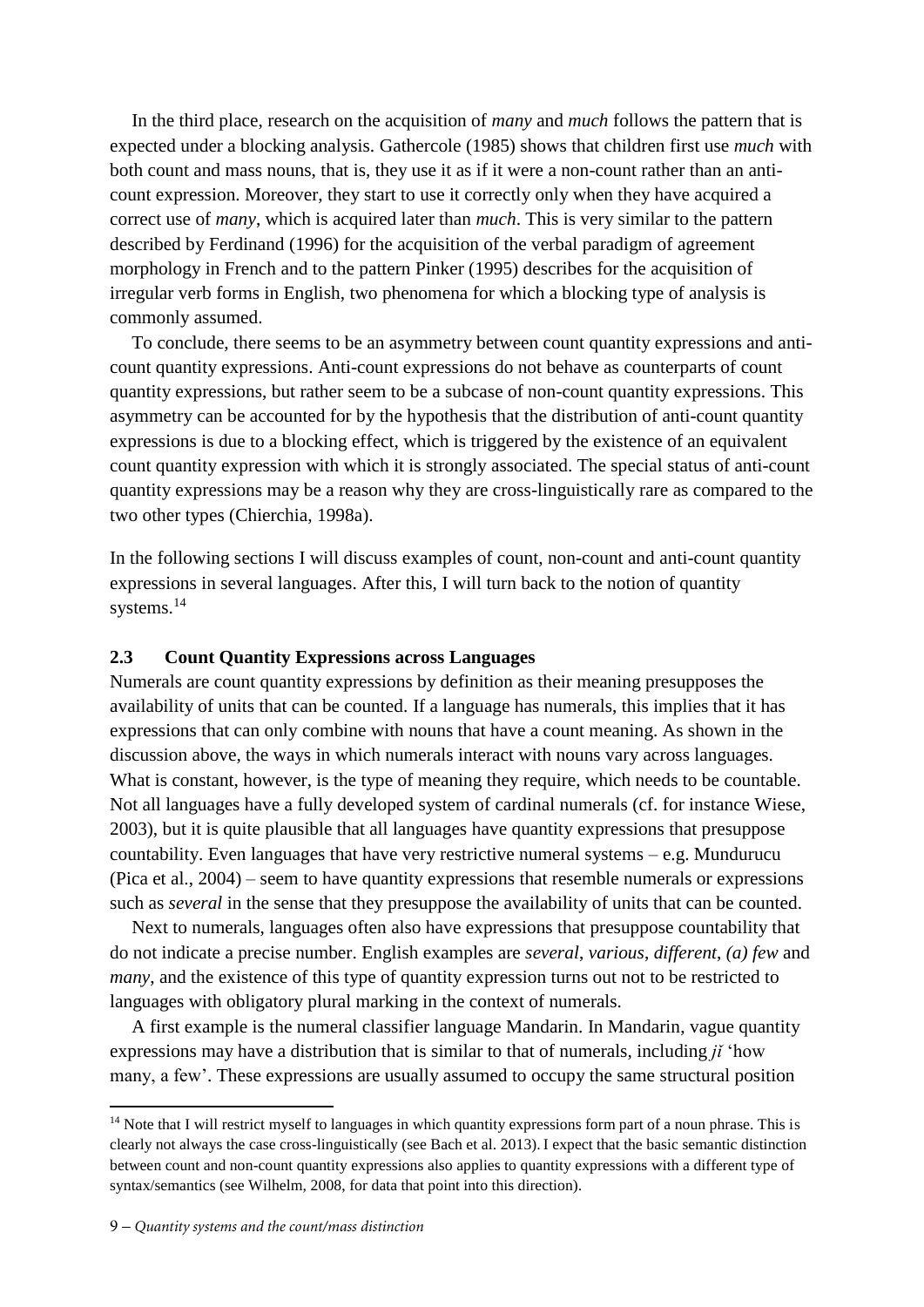as numerals (see for instance Hsieh 2007:62, Zhang 2013:85). On a par with numerals, these expressions obligatorily trigger the insertion of a classifier when combined with a noun, and as such they are restricted to count environments; this is illustrated by the examples in [\(13\)](#page-9-0) (see [Zhang, 2012:43\)](#page-27-4). I will turn to classifiers and their relation to the meaning of the noun below.<sup>15</sup>

<span id="page-9-0"></span>

| (13) | <b>a.</b>      | Nĭ     | yǒu jǐ        |                                              | $*(du\delta)$ huā? |      | [Mandarin] |
|------|----------------|--------|---------------|----------------------------------------------|--------------------|------|------------|
|      |                | vou    | have how.many | CL flower                                    |                    |      |            |
|      |                |        |               | 'How many flowers do you have?'              |                    |      |            |
|      | $\mathbf{b}$ . | Yīgòng | you jí        |                                              | $*(\text{shēng})$  | yoú? |            |
|      |                | total  |               | have how.many                                | $CL$ liter         | oil  |            |
|      |                |        |               | 'How many liters of oil are there in total?' |                    |      |            |

A perhaps more surprising example of a quantity expression that presupposes countability is the expression *dàduōshù* 'most' (lit. 'bigger number'). This quantity expression directly modifies the noun. It is optionally followed by the marker *de*, which marks nominal modifiers, and cannot be combined with a classifier. According to Zhang (2013:139), it is incompatible with mass nouns such as *mò-shuǐ* 'ink', a property that can be traced back to the presence of the morpheme *shù* 'number'(for some speakers I consulted, this restriction does not hold; I leave this as an issue for further research):

<span id="page-9-2"></span>

| (14) | a. | dàduōshù                                | shū          | diào-dào | dì-shàng  | le.        |            | [Mandarin] |
|------|----|-----------------------------------------|--------------|----------|-----------|------------|------------|------------|
|      |    | most                                    | book fall-to |          | ground-on | <b>PRT</b> |            |            |
|      |    | 'Most of the books fell on the ground.' |              |          |           |            |            |            |
|      | b. | *dàduōshù                               | mò-shuĭ      | liú-dào  | dì-shàng  |            | le.        |            |
|      |    | most                                    | ink-water    | flow-to  |           | ground-on  | <b>PRT</b> |            |
|      |    | 'Most of the ink flew to the ground.'   |              |          |           |            |            |            |

Turning now to a typologically different language, again we can find expressions that are restricted to count environments. Hungarian *hány* 'how many' [\(Schvarcz and Rothstein, 2017\)](#page-27-5) is in this respect similar to Mandarin *jǐ* 'some, how many' and English *how many*, even though the strategy that is used to combine the quantity expression and the noun differs. In Hungarian number marking is obligatory in definite noun phrases but absent in the context of numerals and other quantity expressions, which I take to be an indication of the number neutral nature of these nouns [\(Farkas and de Swart, 2010\)](#page-25-11). <sup>16</sup> An example illustrating the distribution of *hány* 'how many' is given in in  $(15)$ :<sup>17</sup>

<span id="page-9-1"></span>

| $(15)$ a. | Hány                                 | könyv áll | $\mathbf{a}$ | polcon? | [Hungarian] |
|-----------|--------------------------------------|-----------|--------------|---------|-------------|
|           | how.many book stand.3sG the shelf.on |           |              |         |             |
|           | 'How many books are on the shelf?'   |           |              |         |             |

**<sup>.</sup>** <sup>15</sup> Example [\(13a](#page-9-0)) is also given in Zhang (2013:86); example [\(13b](#page-9-0)) has been slightly adapted.

<sup>&</sup>lt;sup>16</sup> Hungarian disposes of one sortal classifier, which is optionally inserted with numerals and count quantity expressions, see Schvarcz and Rothstein (2017).

 $17$  I would like to thank Anikó Lipták for providing these examples.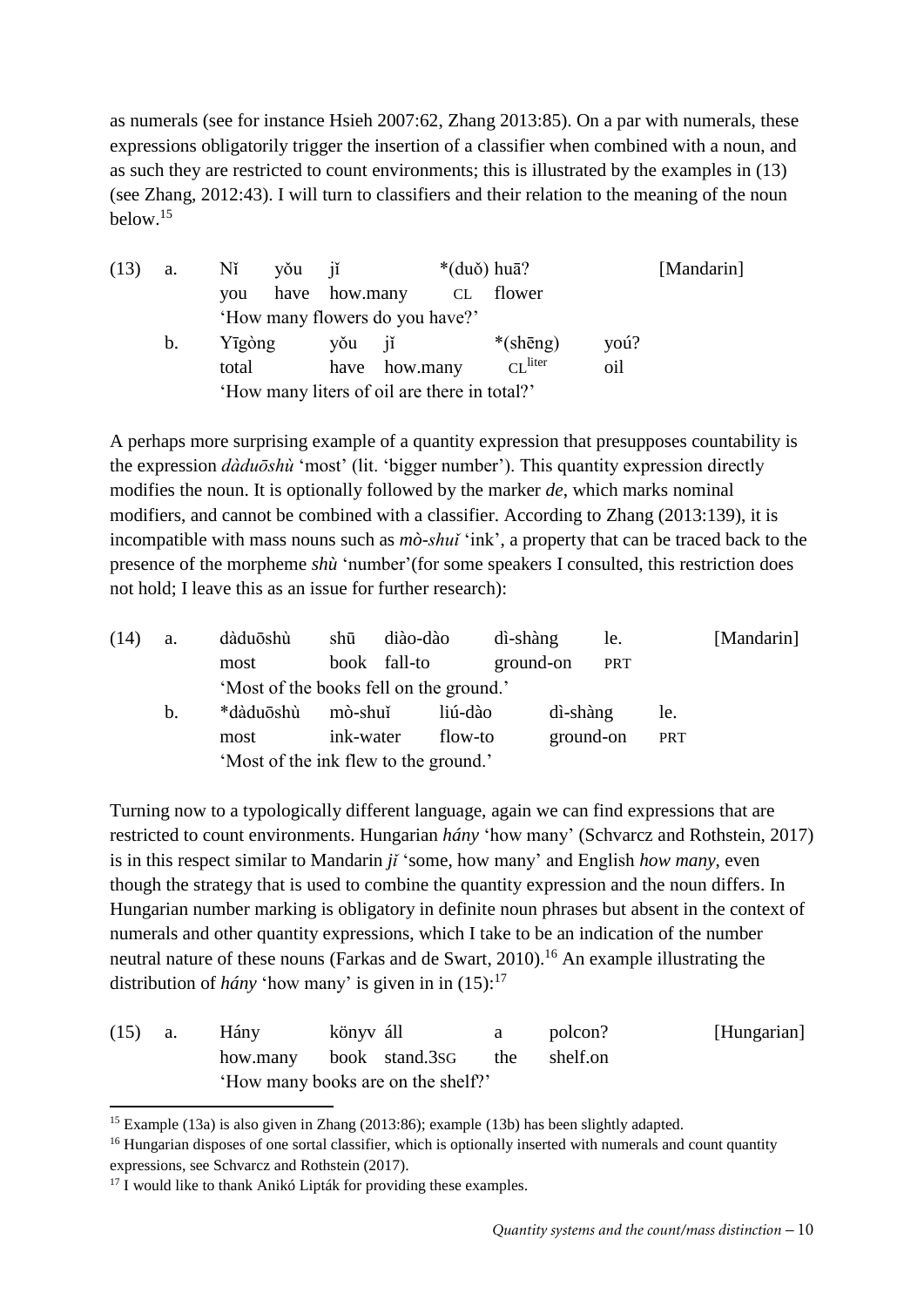| $\mathbf b$ . | *Hány    | por | áll            | polcon?      |
|---------------|----------|-----|----------------|--------------|
|               | how.many |     | dust stand.3sG | the shelf.on |

The impossibility of combining *hány* with notional mass nouns shows that Hungarian differs from Yudja. The strategy of directly combining nouns and quantity expressions does not imply the freedom of count meanings available in Yudja [\(cf. Wilhelm, 2008\)](#page-27-6).

Next to the quantity expressions discussed above, number markers and certain classifiers are themselves also count quantity expressions, as they presuppose a count interpretation of the noun they combine with.

Let us first turn to count selecting classifiers. There are two types of classifiers that are only compatible with nouns that have a count interpretation, and thus can be said to presuppose countability: sortal classifiers and group classifiers. An example of a sortal classifier in Mandarin is given in [\(16\)](#page-10-0):

<span id="page-10-0"></span>

| (16) | sān          | zhī                        | bĭ  | [Mandarin] |
|------|--------------|----------------------------|-----|------------|
|      |              | three CL <sup>branch</sup> | pen |            |
|      | 'three pens' |                            |     |            |

It has been argued in the literature that sortal classifiers introduce count meaning and that in the absence of the classifier the noun is semantically mass (see for instance Denny, 1986 and Ojeda, 1993). However, if this is taken in a literal sense, count meaning should be only available in the context of classifiers. This is not the case, as bare nouns may have count meanings in the absence of a classifier. Moreover, nouns that are compatible with sortal classifiers always can have a count, atomic interpretation in the absence of the classifier (see also [\(14\)](#page-9-2) and [\(17\)](#page-10-1)). Nowadays, it is commonly assumed that nouns that are compatible with sortal classifier need to have a count meaning independently of the presence of the classifier [\(Chao, 1968,](#page-24-2) [Cheng and Sybesma, 1998,](#page-25-12) [1999,](#page-25-13) [2005,](#page-25-14) [Doetjes, 1997,](#page-25-8) [2012,](#page-25-5) [2017c,](#page-25-15) [Grinevald,](#page-26-8)  [2005,](#page-26-8) [Li, Dunham and Carey, 2009,](#page-26-9) [Zhang, 2013\)](#page-27-7).

Besides sortal classifiers, group or plural classifiers also presuppose the presence of units that can be counted in the denotation of the noun they combine with. Consider for instance the examples in [\(17\)](#page-10-1) [\(Doetjes, 1997: 34\)](#page-25-8):

<span id="page-10-1"></span>

| $(17)$ $\sqrt{1}$ |     | dá/qún                           | bái-mǎ      | [Mandarin] |
|-------------------|-----|----------------------------------|-------------|------------|
|                   | one | $CI$ dozen/herd                  | white horse |            |
|                   |     | 'a dozen/herd (of) white horses' |             |            |

Contrary to numerals, these expressions are incompatible with sortal classifiers. As in the case of sortal classifiers, group classifiers are incompatible with nouns that have a mass interpretation.

A final class of expressions that presuppose the existence of units that can be counted is the class of number markers. Number markers show up in very different ways across languages. English number marking is obligatory and plays a role in the selection properties of numerals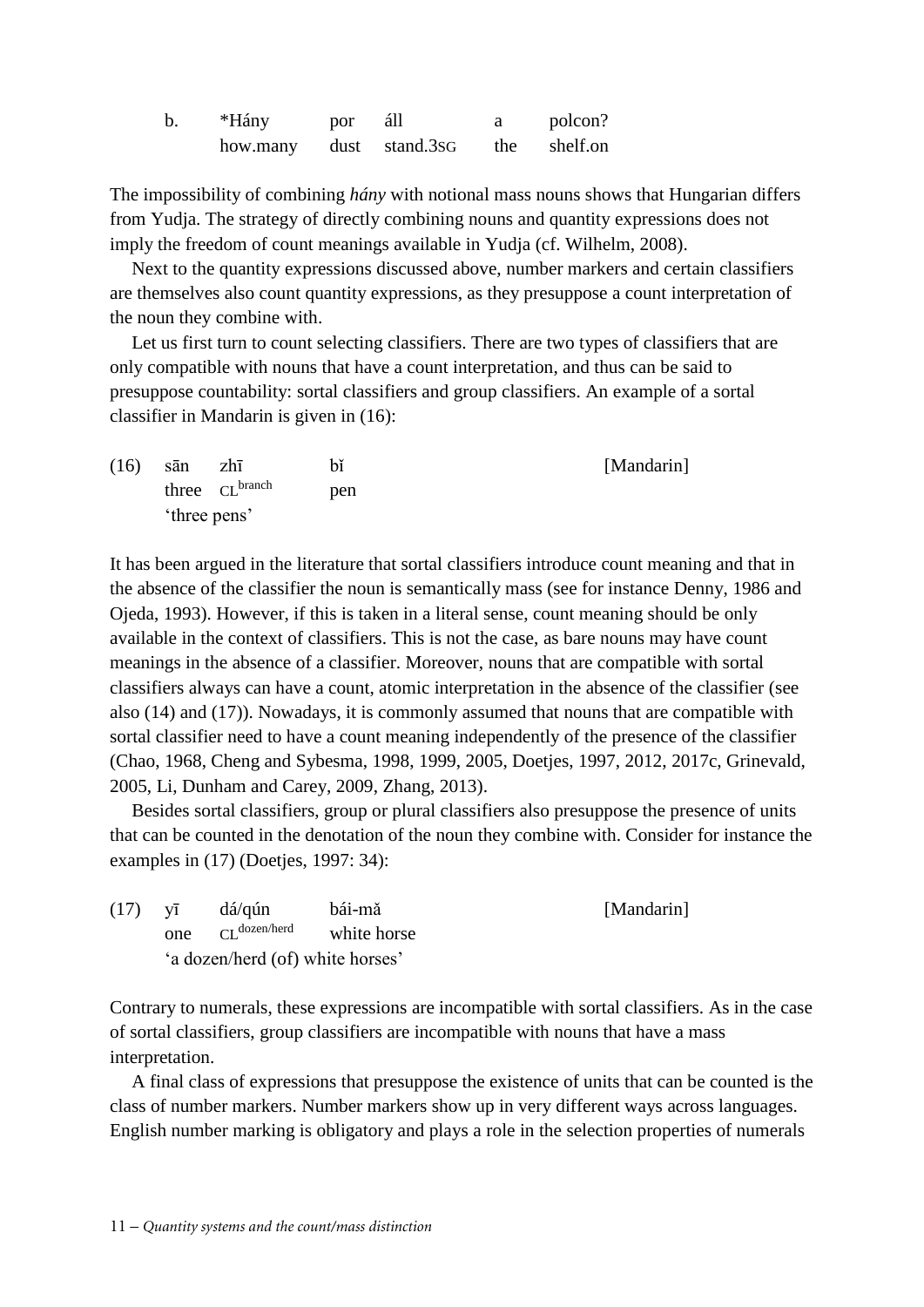and is often seen as the prototypical case of a number marking language.<sup>18</sup> As in the case of classifiers, number markers show a large amount of cross-linguistic variation (see among many others [Cabredo Hofherr, to appear,](#page-24-3) [Corbett, 2000,](#page-25-16) [Dryer, 2005,](#page-25-17) [Wiltschko, 2008\)](#page-27-8). Both classifiers and number markers seem to be freer in the types of restrictions that they may impose on the expressions they combine with. Besides presupposing count meaning, number markers may also be sensitive to animacy, for instance. In numeral classifier languages, it is usually the case that different nouns combine with different sortal classifiers.

To sum up, count quantity expressions are commonly found across languages (in particular numerals, expressions such as *several* and *how many*, sortal classifiers and plural markers). Languages differ in the number and types they make use of and the ways in which they interact with each other, but the general property of being sensitive to the availability of count meaning may well be a basic classificatory property of quantity expressions across languages. In section 2.5 I will turn back to the interaction between quantity expressions, but before that I will first discuss cross-linguistic occurrences of non-count and anti-count quantity expressions.

#### **2.4 Non-Count and Anti-Count Quantity Expressions across Languages**

The core property of non-count quantity expressions is that they do not presuppose the availability of units that can be count nor the absence thereof. Again, it seems plausible that expressions that belong to this type are cross-linguistically widespread or even universal.

Degree related quantity expressions often do not presuppose the availability of units to count or the absence thereof. Examples for English are given in [\(9\)](#page-5-0), repeated in [\(18\)](#page-11-0):

#### <span id="page-11-0"></span>(18) more/less/a lot of books/sand

**.** 

As indicated above, expressions of this type in English are claimed to be sensitive to cumulative reference of the expression they combine with. In the context of this type of quantity expressions, the presence or absence of a count interpretation depends on the meaning of the noun [\(see in particular Barner and Snedeker, 2005\)](#page-24-4). The conditions on the use of degree expressions depend partly on the distribution and function of numeral classifiers and number marking in a language. In English, where marking of plural is obligatory and where the singular form is usually assumed to have a singular meaning (see for instance [Chierchia,](#page-25-0)  [1998a,](#page-25-0) [Link, 1983\)](#page-26-5), these expressions typically combine with plural count nouns and with mass nouns while being incompatible with count singulars.

Deal (2017) claims that the Sahaptian language Nez Perce exhibits a similar pattern for a large class of quantity expressions. At first sight, Nez Perce is very different from English. All nouns in Nez Perce are permitted to be used in count contexts, as in Yudja, and it seems as if

<sup>&</sup>lt;sup>18</sup> It is actually not clear how frequent the English type of system is. WALS classifies 133 languages out of a sample of 291 as languages that have always obligatory number marking on all (count) nouns. However, among these 133 languages many are very different from English. The Austronesian numeral classifier language Mokilese, for instance, falls in this class. In this language number marking on determiners and demonstratives is (mostly) obligatory, but there is no number marking on nouns (Harrison and Albert, 1976). In a different vein, the distribution of number markers in languages with obligatory number marking on nouns is not always the same as in English (see for instance Hungarian; Farkas and de Swart 2010).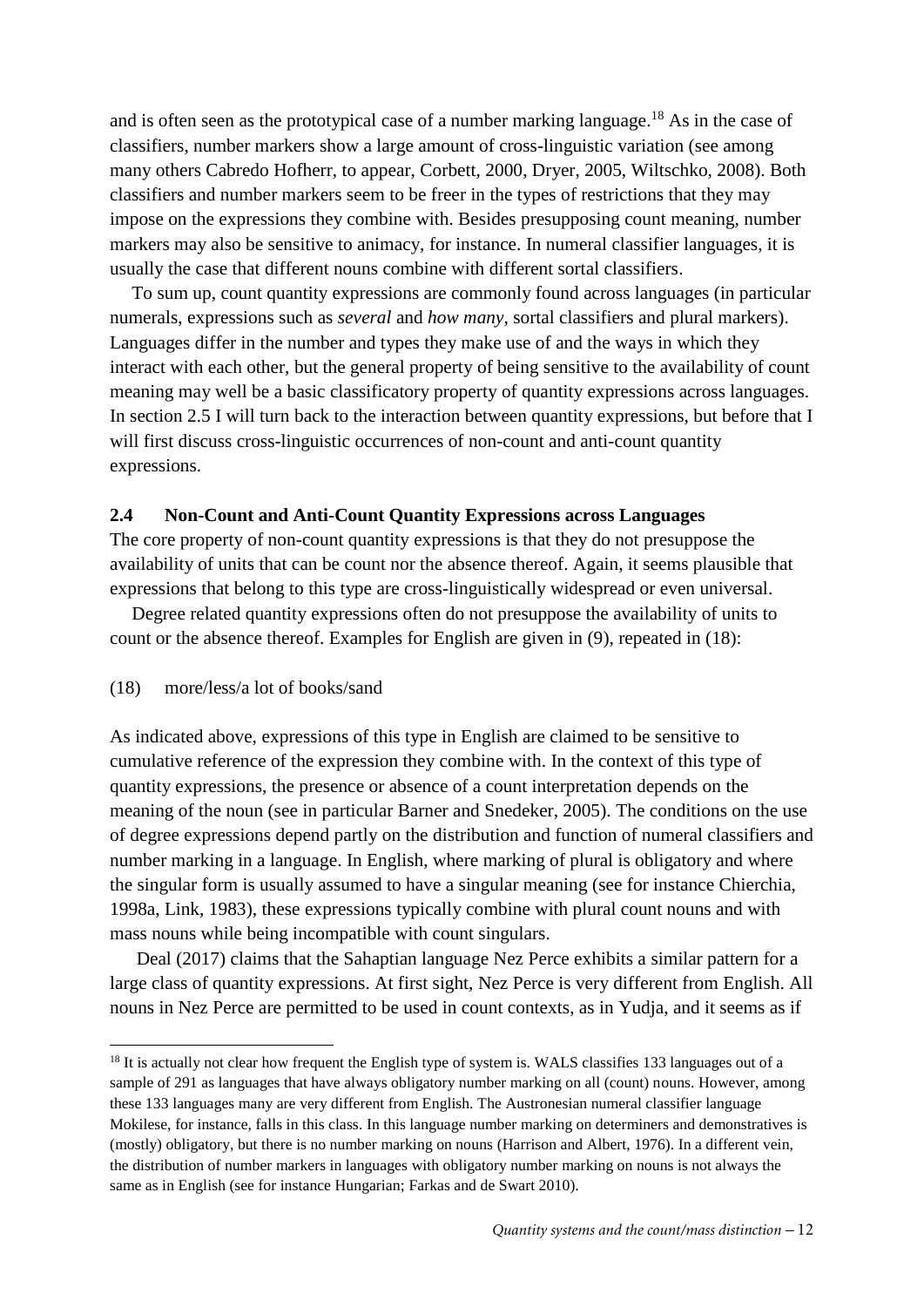all quantity expressions freely combine with all nouns. However, Deal convincingly argues that this view is too simple. Whereas numerals always trigger a count interpretation of the noun, other quantity expressions do not. Moreover, when notional count nouns are used, plural marking on the noun (for human nouns) and/or on the adjective (in other cases) is obligatory in the context of a count interpretation, as illustrated for the quantity expression *'ilex̂ni* 'a lot' in [\(19\)](#page-12-0) (Deal 2017: 149-50):

<span id="page-12-0"></span>

| (19) | a. | 'ilexni                  | ha-ham/*haama            |                                | [Nez Perce] |
|------|----|--------------------------|--------------------------|--------------------------------|-------------|
|      |    | a.lot                    | $PL$ -man/*man.sG        |                                |             |
|      |    | 'a lot of men'           |                          |                                |             |
|      | b. | 'ilexni                  | ??tiyaaw'ic/ti-tiyaw'ic? | wix <sup>si'</sup> likeecet'es |             |
|      |    | a.lot                    | ??sturdy/ PL-sturdy      | chair                          |             |
|      |    | 'a lot of sturdy chairs' |                          |                                |             |
|      |    |                          |                          |                                |             |

With notional mass nouns, the presence versus the absence of a plural marker corresponds to the presence versus the absence of a count interpretation of the noun (Deal 2017: 152):

<span id="page-12-1"></span>

| (20) | a. | 'ilexni cimuuxcimux               | samq'ayn | [Nez Perce] |  |  |  |  |
|------|----|-----------------------------------|----------|-------------|--|--|--|--|
|      |    | black<br>a.lot                    | fabric   |             |  |  |  |  |
|      |    | 'a lot of black fabric'           |          |             |  |  |  |  |
|      | b. | 'ilexni cicmuxcicmuxsamq'ayn      |          |             |  |  |  |  |
|      |    | PL.black<br>a.lot                 | fabric   |             |  |  |  |  |
|      |    | 'a lot of pieces of black fabric' |          |             |  |  |  |  |

The resulting pattern is strikingly similar to the one illustrated in [\(9\)](#page-5-0) and [\(10\)](#page-6-2) for English: even though the number markers are realized in a different way, plural marking is obligatory in the context of nouns with a count meaning. Deal, who also assumes that quantity expressions such as *'ilex̂ni* 'a lot' are sensitive to cumulative reference, takes this to be an argument in favor of the idea that there is a singular-plural opposition in Nez Perce that is very similar to the one that is commonly assumed for English: whereas plural marked nouns with a count meaning have cumulative reference, the corresponding singular nouns denote sets of atoms, and are quantized. Under the assumption that quantity expressions such as *'ilex̂ni* 'a lot' only combine with expressions that have cumulative reference, it follows that nouns with a count interpretation need to be pluralized in this context.

As already indicated above, many languages do not require plural marking or classifier insertion in the context of numerals, even though some of these languages have obligatory plural markers in other contexts. Examples are Yudja and Hungarian. For Hungarian, which clearly allows for mass meanings, non-count expressions can be easily found. Whereas the Hungarian quantity expression *hány* 'how many' in [\(15\)](#page-9-1) above is only compatible with nouns that have a count interpretation, *sok* 'a lot' and *mennyi* 'how many/much' are insensitive to the count/mass status of the noun they combine with; [\(21a](#page-13-0)) is from [Farkas and de Swart](#page-25-11)  (2010:11) and [\(21b](#page-13-0)-d) from Anikó Lipták (p.c.).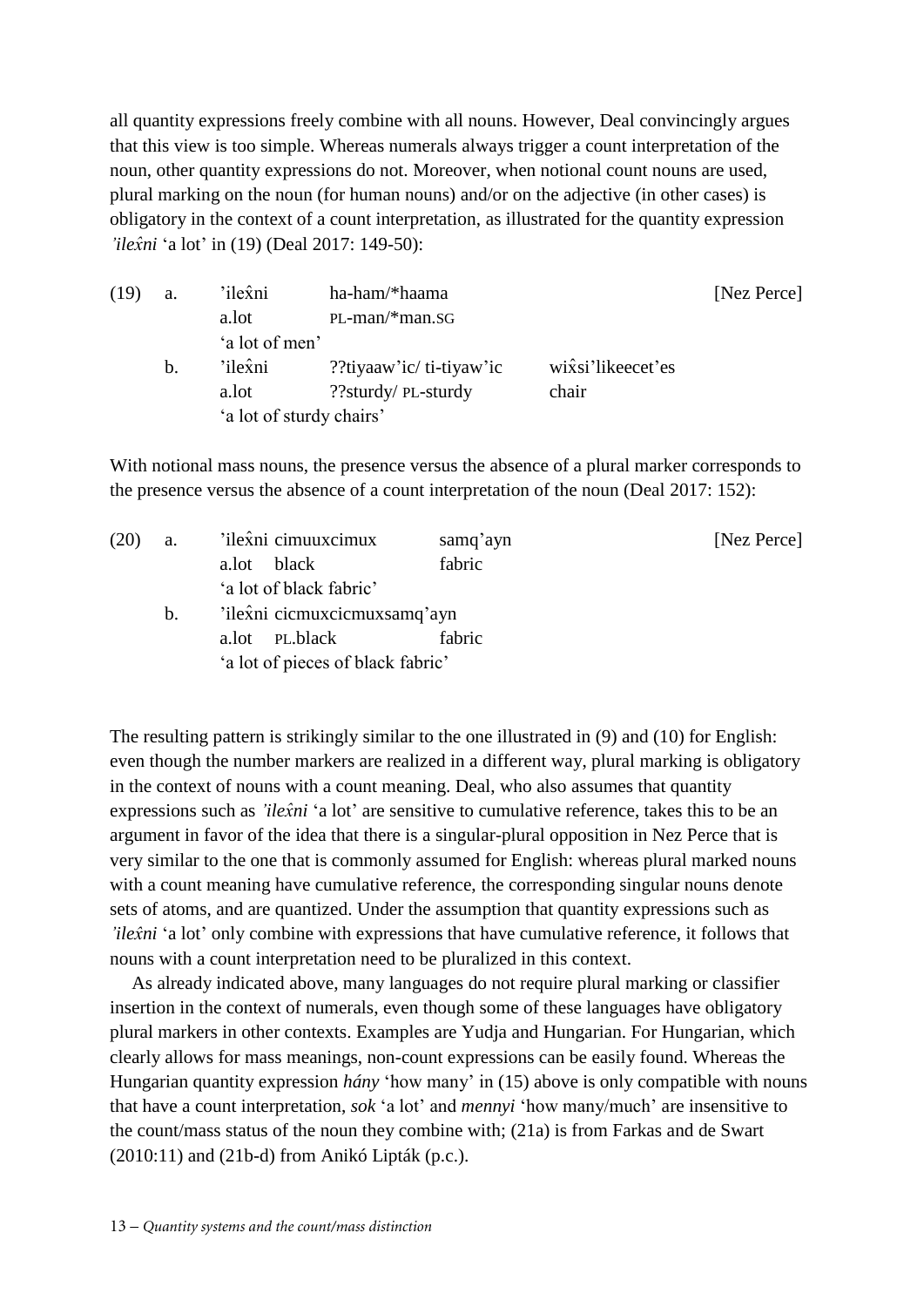<span id="page-13-0"></span>

| (21) | a.             | Sok      |     | gyerek gyűlt                            |           | össze a |     | téren.    | [Hungarian] |
|------|----------------|----------|-----|-----------------------------------------|-----------|---------|-----|-----------|-------------|
|      |                |          |     | a-lot child gather.PAST PRT             |           |         | the | square.on |             |
|      |                |          |     | 'Many children gathered in the square.' |           |         |     |           |             |
|      | b.             | Sok      | sár | gyűlt                                   |           | össze a |     | téren.    |             |
|      |                | a-lot    |     | mud gather.PAST PRT                     |           |         | the | square.on |             |
|      |                |          |     | A lot of mud accumulated on the square' |           |         |     |           |             |
|      | $\mathbf{c}$ . | Mennyi   |     | könyv áll                               |           |         | a   | polcon?   |             |
|      |                |          |     | how.many book stand.3sG                 |           |         | the | shelf.on  |             |
|      |                |          |     | 'How many books are on the shelf?'      |           |         |     |           |             |
|      | d.             | Mennyi   |     | por                                     | áll       |         | a   | polcon?   |             |
|      |                | how.much |     | dust                                    | stand.3sG |         | the | shelf.on  |             |
|      |                |          |     | 'How much dust is on the shelf?'        |           |         |     |           |             |

For a language such as Yudja, it is harder to show that a distinction between count and noncount quantity expressions exists, given that count quantity expressions combine so easily with notional mass nouns. However, Lima (2014) shows that not all quantity expressions behave in the same way in quantity judgment tasks. More in particular, *itxïbï* 'many' requires an evaluation in terms of number, while *bitu* 'more' also permits an evaluation in terms of volume. This suggests that *itxïbï* is a count quantity expression, while *bitu* is non-count and as such similar to English *more* (see also section 3.1).

In classifier languages as well, it is possible to find non-count quantity expressions. These are compatible with all nouns, independently of the type of meaning they have and can be assumed to be sensitive to cumulative reference, under the assumption that the noun has a number neutral interpretation [\(Cheng and Sybesma, 1999,](#page-25-13) [Rullmann and You, 2006\)](#page-27-9). In general, non-count quantity expressions can come in two types, depending on the possibility to insert a classifier. An example of is *hěnduō*, which is insensitive to the count/mass status of the noun it combines with, as illustrated in the examples in  $(22)$  (Zhang, 2013:19):<sup>19</sup>

<span id="page-13-1"></span>

| (22) | a.            | Wŏ                                                             |                  | yǐqían mǎi-guò |     | hěnduō        | máo-pǐ,   | [Mandarin] |
|------|---------------|----------------------------------------------------------------|------------------|----------------|-----|---------------|-----------|------------|
|      |               | 1 <sub>S</sub>                                                 |                  | before buy-EXP |     | a.lot         | brush-pen |            |
|      |               |                                                                | xiànzài shèngxìa |                |     | liăoliăowújí. |           |            |
|      |               | now                                                            | remain           |                | few |               |           |            |
|      |               | 'I bought many brush-pens before, but few of them remain now.' |                  |                |     |               |           |            |
|      | $\mathbf b$ . | Wŏ                                                             |                  | yiqían mǎi-guò |     | hěnduō        | mò-shuǐ,  |            |
|      |               | 1sg                                                            |                  | before buy-EXP |     | a.lot         | ink-water |            |
|      |               | *xiànzài                                                       |                  | shèngxìa       |     | liăoliăowújí. |           |            |
|      |               | now                                                            |                  | remain         |     | few           |           |            |
|      |               | 'I bought much ink before, *but few of them remain now.'       |                  |                |     |               |           |            |

Depending on the dialect, Mandarin *hěnduō* may be followed by a classifier (Cheng et al., [2012,](#page-25-18) [Doetjes, 2012\)](#page-25-5), but this is never necessary (see also 3.4 below). Other non-count

1

<sup>19</sup> In the original gloss *hěnduō* is translated as *many*. Given that *hěnduō* is a non-count quantity expression, I changed this into 'a.lot'.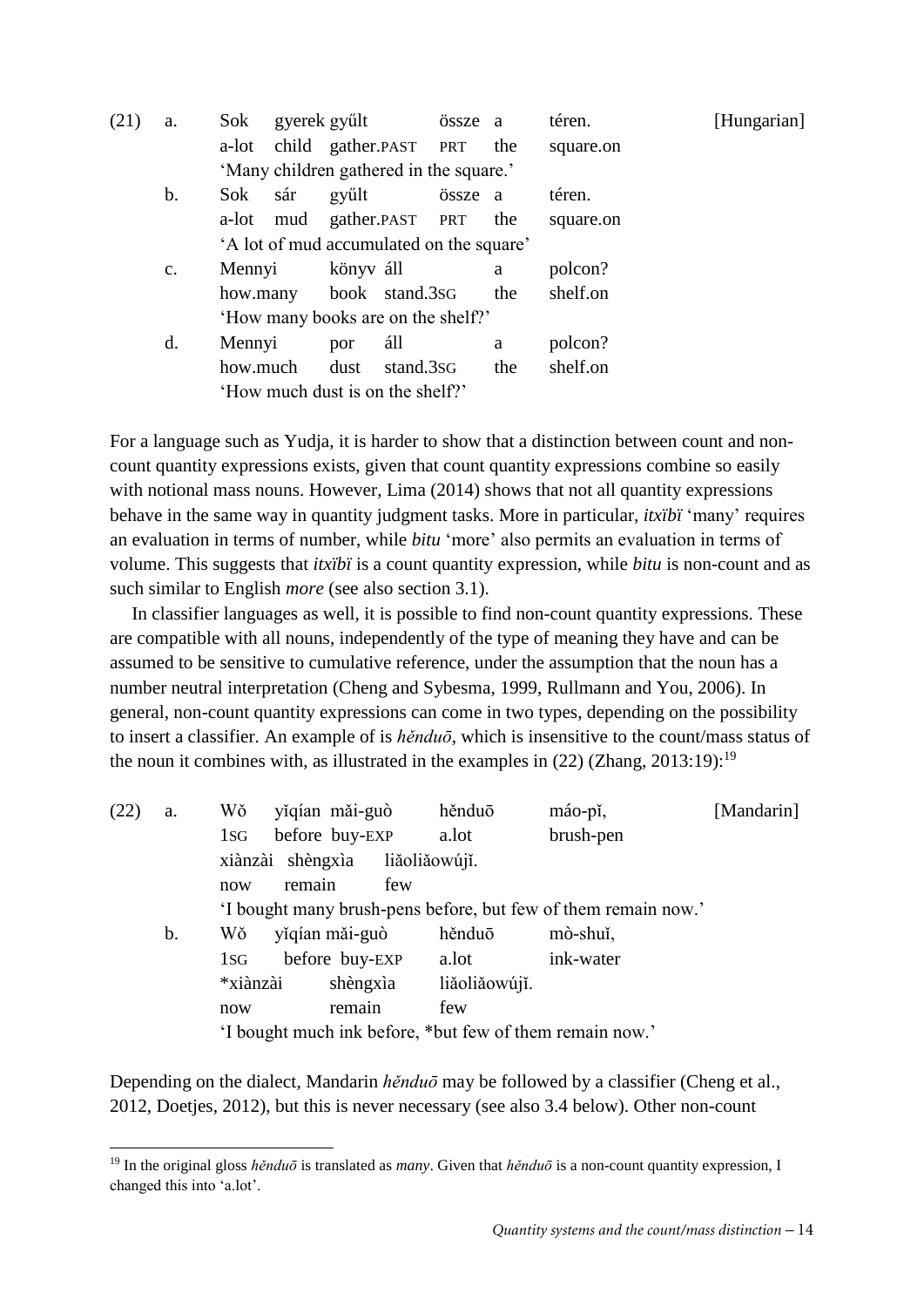quantity expressions never permit insertion of a classifier. These expressions function as modifiers and may be followed by *de*, a marker of nominal modification. As in the case of *hěnduō*, the noun can be either count or mass [\(Hsieh, 2008\)](#page-26-10). Examples are *dàliàng* 'a lot', *suǒyǒu* 'all', *quánbù* 'all', *dàbùfèn* 'most' [\(Zhang, 2013:84\)](#page-27-7): 20

| (23) | a. | $d\lambda$ i $\lambda$ ng(de)         | $(*du\bar{o})$   | huā    | [Mandarin] |
|------|----|---------------------------------------|------------------|--------|------------|
|      |    | (de)<br>a.lot                         | $(*CL)$          | flower |            |
|      |    | 'a lot of flowers'                    |                  |        |            |
|      | b. | dàliàng $(de)$ (*píng)                |                  | shuĭ   |            |
|      |    | (de)<br>a.lot                         | $(*CL^{bottle})$ | water  |            |
|      |    | of<br>10 <sup>t</sup><br>$\mathbf{a}$ | water'           |        |            |

Mensural classifiers (in classifier languages) and measure words (in non-classifier languages) are often indifferent to the count/mass status of the nouns they combine with. This is illustrated in [\(12](#page-6-1)) above for English and in [\(24\)](#page-14-0) for Mandarin:

<span id="page-14-0"></span>

| (24) | a. | liǎng jīn                   | $m\check{l}$      | píngguð | [Mandarin] |
|------|----|-----------------------------|-------------------|---------|------------|
|      |    | $CLhalf_kilo$<br>two        | rice/             | apple   |            |
|      |    | 'two pounds of rice/apples' |                   |         |            |
|      | b. | liǎng píng<br>(de)          | $m\nu$            | gǎnlǎn  |            |
|      |    | CL <sup>pot</sup><br>two    | (DE) honey/ olive |         |            |
|      |    | 'two pots of honey/olives'  |                   |         |            |

Measure constructions and measure terms are not found in all languages (see for instance Lima, 2014:22, who states that they are absent in Yudja). In classifier languages, measure words usually surface as classifiers, but not necessarily [\(Doetjes, 2017a\)](#page-25-19). As indicated in section 2.2 above, measure words (whether classifiers or not) typically combine with nouns that have cumulative reference.

Next to quantity expressions that are indifferent to the count/mass distinction, there are also quantity expressions that are incompatible with nouns that have a count interpretation, as illustrated by English *much* and *a bit*. These expressions, which I called anti-count quantity expressions above, typically combine with mass nouns. As indicated in the previous section, I assume that anti-count quantity expressions should be considered to be a special case of noncount degree expressions and that some kind of blocking process plays a role in limiting the distribution of these expressions to mass contexts.

As in the case of the other types of expressions discussed above, anti-count expressions can be found in typologically different languages. Pairs like *a bit* and *a few*, describing small quantities, seem to be cross-linguistically quite common, even though there also exist languages where a single expression is used (e.g. Breton *un nebeud* 'a few, a bit', Hamon,

<sup>1</sup> <sup>20</sup> The semantics of these expressions is often transparent: *dà* 'big'+*liàng* 'quantity', *quán* 'complete'+*bù* 'part' and *dà* 'big'+*bù* 'part'+*fèn* 'fragment' (Yang Yang, p.c.).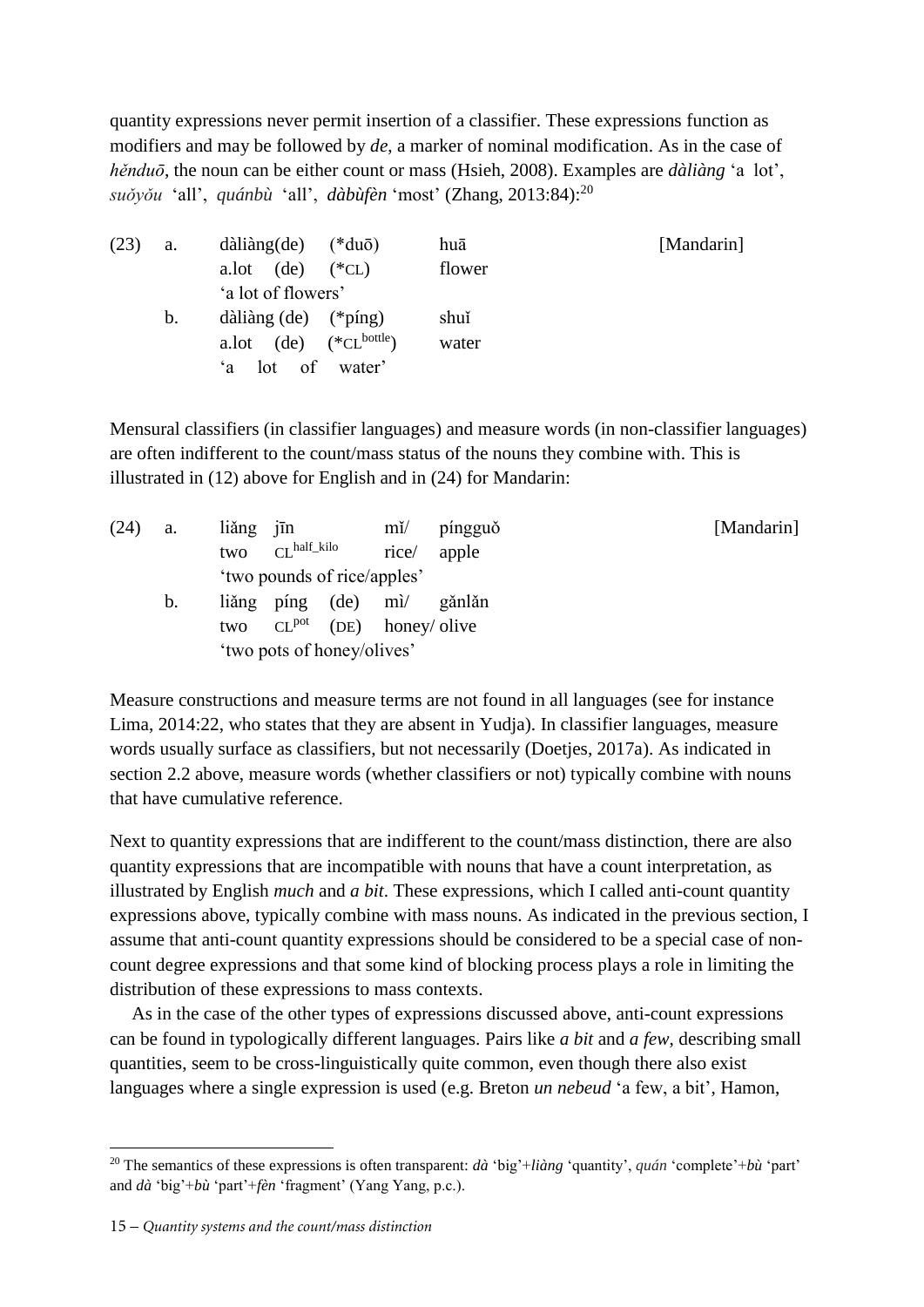1984).<sup>21</sup> In Mandarin,  $y\bar{t}$  diǎnr belongs to the class of expressions that combine typically with nouns that have a mass interpretation [\(Iljic, 1994\)](#page-26-11). In case a count meaning is present, the expression  $ji'$  a few' is used, which triggers the obligatory insertion of a classifier.<sup>22</sup> Some measure words are also restricted to mass nouns. In general they impose more restrictions on the noun they combine with. Take for instance the example *drop* or *liter*. *A drop/liter of N* can only be used if N denotes a liquid, and as liquids are mass nouns in English, the expression is restricted to mass nouns as well.<sup>23</sup> In this respect, the nature of the restriction seems different from the restriction we find for *a bit* or *yī diǎnr*, of which I argued that they are in principle compatible with count expressions, but blocked in this context by the existence of a more specific expression that presupposes the existence of units to count.

# **2.5 Back to Quantity Systems**

1

In the preceding sections, I introduced a distinction between count and non-count quantity expressions and argued that this distinction exists cross-linguistically. As indicated, crosslinguistic variation comes from the actual inventory of quantity expressions, which I assume to form systems in a Saussurian sense.

Number markers and classifiers are an important source of cross linguistic variation, as they may have different distributions in different languages. The fact that English has a grammatical and obligatory singular-plural opposition affects the way quantity expressions interact with each other and with nouns. Count quantity expressions in English are also sensitive to the presence of plural marker. In this respect English plural markers interact with the selection properties of other count quantity expressions. At the same time, in systems with obligatory plural marking, exceptions to number marking may arise [\(Chierchia, 2010,](#page-25-20) [Doetjes, 2010\)](#page-25-21), as exemplified by nouns such as *furniture*. <sup>24</sup> Nouns such as *furniture* are not

<sup>22</sup> Zhang (2013:88) challenges the claim that *yī diǎnr* 'some, a bit' is an anti-count quantity expression on the basis of the example in (i). According to her judgments, it is possible to use it in the sense of *a few* with nouns that have a count interpretation (the use of a classifier being still prohibited):

| (i) | Nàlĭ  | vŏu                                                                                    | (yī)-diǎnr | $(*k\bar{e})$ | xiǎo  | xīguā.     | [Mandarin] |  |  |
|-----|-------|----------------------------------------------------------------------------------------|------------|---------------|-------|------------|------------|--|--|
|     | there | have                                                                                   | one-dian   | (CL)          | small | watermelon |            |  |  |
|     |       | 'There are a few small watermelons.'                                                   |            |               |       |            |            |  |  |
|     |       | (e.g., in the context of talking about the quantity of the storage in a certain place) |            |               |       |            |            |  |  |

The reactions of the Mandarin speakers I consulted suggest that judgements vary: some only could get the reading corresponding to 'a bit of small watermelon' (in which case *xiao xigua* 'small watermelon' is necessarily interpreted as a type of watermelon) while others could also get the reading 'a few small watermelons'.

<sup>&</sup>lt;sup>21</sup> The fact that anti-count expressions often indicate a small quantity might be related to the fact that there is a separate system of numerical recognition for small quantity (see for instance Feigenson, Dehaene and Spelke, 2004). I leave this as a question for further research.

<sup>&</sup>lt;sup>23</sup> The same could actually be said about many group classifiers: the term *flock* can only be used in the context of certain types of animals.

<sup>&</sup>lt;sup>24</sup> Pluralia tantum such as *oats* are also exceptions to the general rule. In the context of these nouns, most count quantity expressions are simply excluded as they are uninterpretable in the context of mass meaning. However, people hesitate between *much* and *many*, the normative rule being that *many* is required because of the plural marking.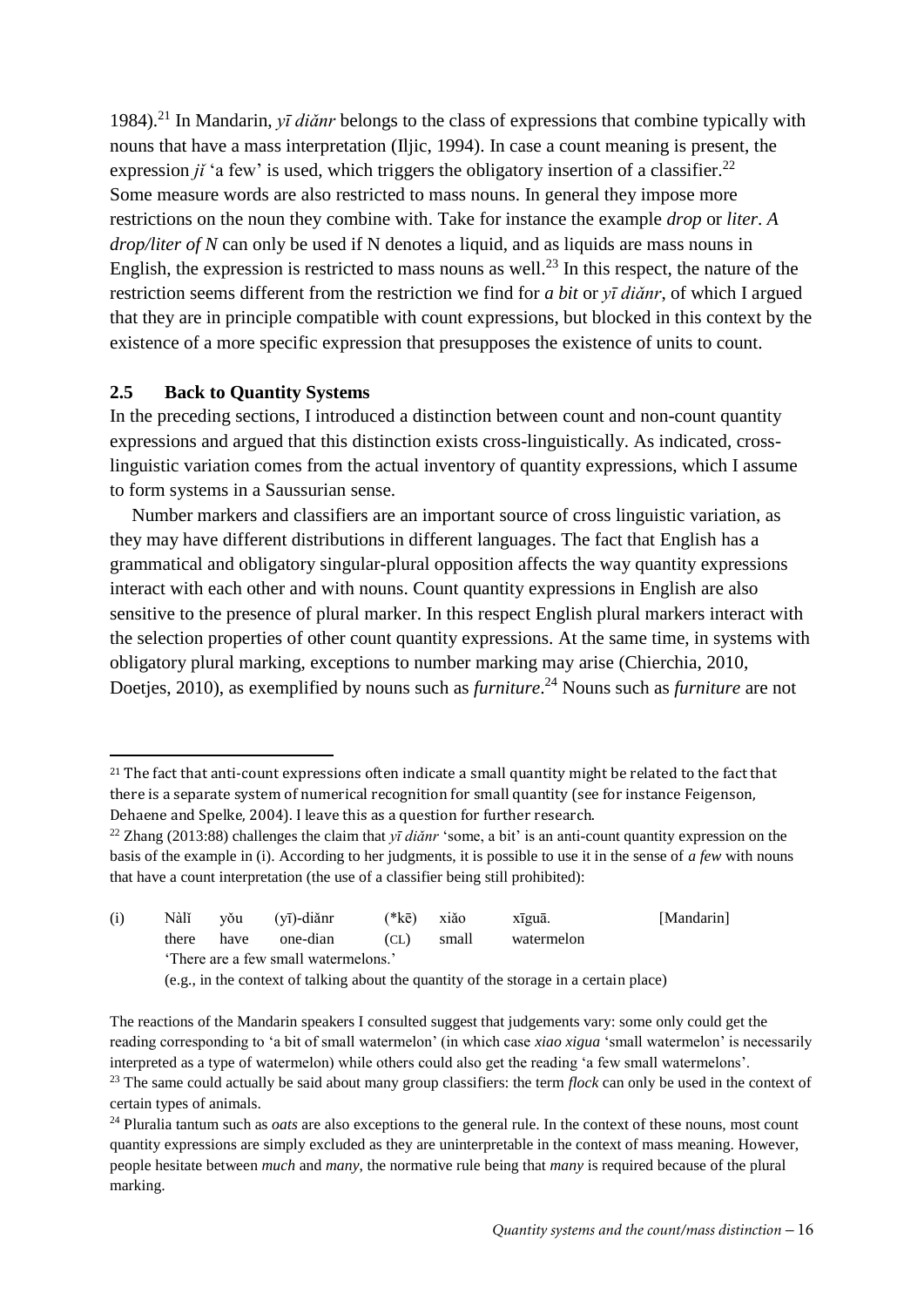compatible with numerals and expressions such as *many* or numerals, despite their count meaning.<sup>25</sup>

A different example of how language specific properties of quantity expressions may interact comes from Mandarin. Numeral classifiers are systematically used with numerals and a small set of other quantity expressions. As shown above, expressions such as *dàbùfèn* 'most' occur in a modifier position and are incompatible with classifiers. Given that the measure words in measure constructions are always realized as classifiers in Mandarin, they are incompatible with expressions such as *dàbùfèn* 'most', so that *most bottles of water* cannot be translated as in  $(25)$  $(25)$ :<sup>26</sup>

<span id="page-16-0"></span>

| $(25)$ dàbùfèn | $(*ping)$        | [Mandarin]<br>shui |  |  |
|----------------|------------------|--------------------|--|--|
| most           | $(*CL^{bottle})$ | water              |  |  |
| 'most water'   |                  |                    |  |  |

This section focused on cross-linguistic properties of quantity expressions. In the next two sections I will first turn to the consequences of the available types of quantity expressions for the types of noun meanings that need to be available cross-linguistically (section 3). Then I will consider cases where noun meaning interacts with the presence vs. absence of count quantity expressions (section 4).

# **3. Count and Mass in the Lexicon: Properties of Nouns**

# **3.1 Mass and/or Count Only Languages?**

If it is correct that quantity expressions that presuppose countability are universal, count meaning must be strongly anchored in the nominal system across languages, which is in accordance with the importance of counting and individuation in cognition [\(see for instance](#page-27-10)  [Spelke and Kinzler, 2007\)](#page-27-10). The cross-linguistic availability of these expressions predicts that all languages should have nouns that have or at least can have a count meaning. It is important to realize that this also applies to classifier languages: classifiers do not create a system in which all nouns have mass meaning, given that sortal classifiers can be shown to presuppose countability themselves. This means that 'mass only' languages cannot exist.

Non-count quantity expressions do not require either count or mass meaning, and as such do not predict anything with respect to the types of noun meanings that need to be available. If selection on the basis of mass meanings does not exist, as I argued in the previous section, languages could in principle do without mass meaning. An obvious candidate for a language without mass meaning is course Yudja, as illustrated by the examples in  $(5)$  above. According to Lima, notional mass nouns in Yudja have an atomic, count meaning, which is similar to the count meaning that notional count nouns have and she offers conclusive evidence for the possibility of interpreting notional mass nouns as count. However, one may also wonder

**<sup>.</sup>** <sup>25</sup> The reason for this could be semantic (see for instance Bale and Barner, 2009, and Rothstein, 2010) but also morphological (see Cowper and Hall, 2012).

<sup>&</sup>lt;sup>26</sup> With some of the expressions that do not require classifier insertion, some speakers allow for the use of (mensural) classifiers, while other speakers apply stricter rules and do not permit the use of a classifier. If the mensural classifier is prohibited, a literal translation of e.g. *most bottles of water* is not available. See Rothstein (2010a) for a similar phenomenon in Hebrew.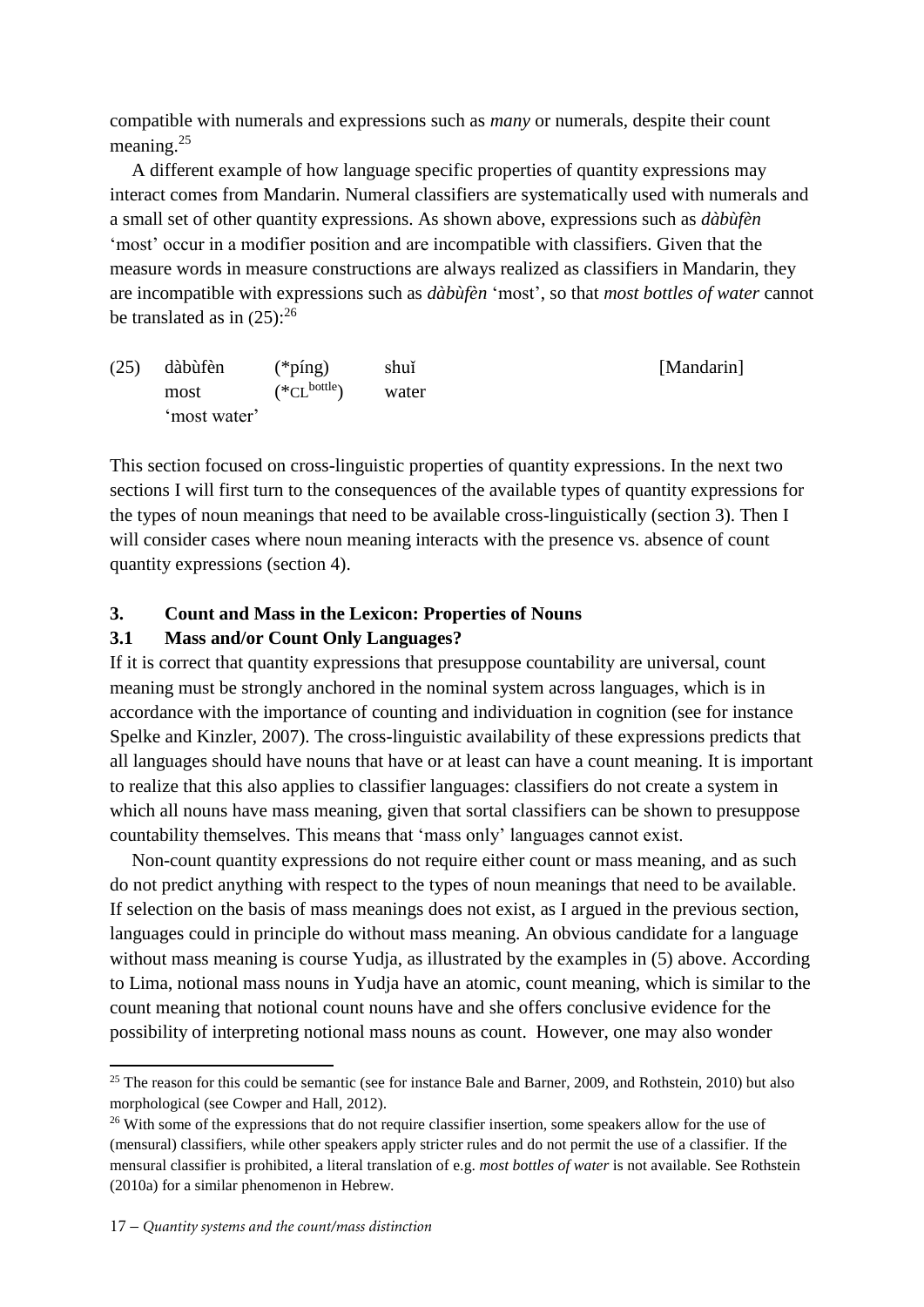whether Yudja offers any evidence for the possibility of a mass meaning for notional mass nouns such as *y'a* 'water'.

According to [Deal \(2017\),](#page-25-22) who argues that count only languages are not possible (cf. the Nez Perce data in [\(19\)](#page-12-0) and [\(20\)](#page-12-1) above), such evidence exists. Her claim is based on the results of a specific quantity judgment task with *bitu* 'more', in which no choice was offered in terms of number (Lima, 2014).<sup>27</sup> Out of 20 adult Yudja speakers surveyed, 88% interpreted [\(26\)](#page-17-0) in terms of volume, and opted for the big pile of flour in the given context (Lima 2014:132):

<span id="page-17-0"></span>(26) Context: there is one large pile of flour and one small pile of flour. Ma de bitu asa dju a'u? [Yudja] who more flour have 'Who has more flour?'

According to Deal, the fact that the volume reading was permitted and even preferred indicates that the noun *asa* 'flower' can have a mass reading. However, this is not a necessary conclusion. As Lima indicates, *bitu* 'more' does not force a count interpretation in the same way as *itxïbï* 'many' does, as shown by the results of her standard quantity judgment tests (in which both number and volume vary). If the results of the test with *bitu* 'more' are compared to the ones with *itxïbï* 'many', an interesting difference shows up. Whereas quantity judgments for *itxïbï* 'many' yielded a 100% score with all nouns for adults (Lima 2014:187), the results with *bitu* 'more' showed more variety: in about 15-20% the adults would make an estimation based on volume rather than on the number of portions (page 122). This suggests that *itxïbï* 'many' is a count quantity expression, while *bitu* 'more' is a non-count quantity expression and as such is compatible with a global quantity meaning. The question is then whether the volume reading is possible if the noun has a count interpretation.

For Deal, the answer to this question seems to be no. The distinction between an evaluation based on number and one based on global quantity is claimed to be due to the count or mass meaning of the noun, and as such the absence of an evaluation in terms of number implies mass meaning. Under this assumption, the results of Lima's experiments show that there is only a preference for the count meaning of notional mass nouns in Yudja.

However, there is also another way to interpret the data. One could assume that *bitu* 'more', being a non-count expression, does not imply that the evaluation is made in terms of number, even if the noun has a count interpretation. Whereas an evaluation in terms of number is strongly favored in the context of a noun with a count meaning (see also the original experiments of Barner and Snedeker 2005), there is no a-priori reason to assume that an evaluation in terms of volume would be excluded (see also section 4). In Lima's experiments with *bitu*, evaluation in terms of number is preferred for all nouns, but this is so independently of whether the noun is notional mass or notional count, evaluation in terms of volume is also attested, contrary to what is found for the quantity judgment experiment with *itxïbï* 'many'. This shows that this option is independent of the presence of a mass (that is, divisive) meaning, as it is unlikely that the effect in the examples with notional count nouns is

1

 $27$  In the standard quantity judgment task one picture represents the largest volume and the other the largest number, e.g. one large pile of flour and three small ones (cf. Barner and Snedeker, 2005).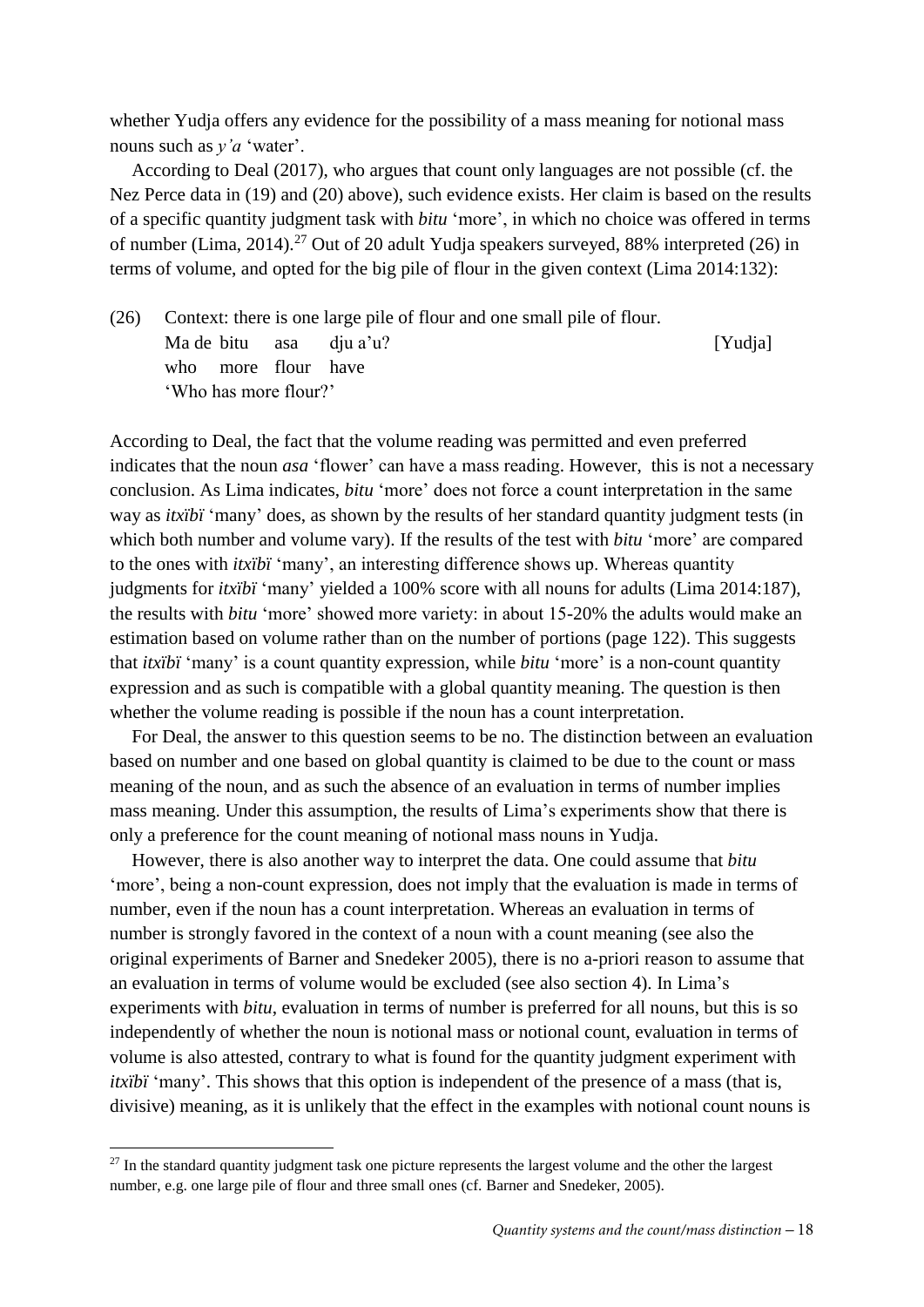due to a count-to-mass meaning shift. In the example in [\(26\)](#page-17-0), an evaluation in terms of volume is the only option, as a comparison in terms of number is excluded. This explains the high percentage of answers based on an evaluation in terms of volume. The interpretation of [\(26\)](#page-17-0) is thus not a sufficient reason to conclude that notional mass nouns in Yudja also can have a mass meaning.

Other data that may suggest that nouns in Yudja can have a mass meaning are not conclusive either. First, Lima (2012) reports that the nouns *kapïiã* 'fog' and *makasu* 'wind' are incompatible with modifiers such as *itxïbï* 'many', and assumes that "individualization of portions is not possible". This does not exclude however, that they are conceived of as nouns with a unique referent (cf. *the sun*). Second, the quantity expression *xinaku* 'a little' seems to behave as an anti-count quantity expression. Contrary to *urahu* 'big', this expression cannot be used to modify notional count nouns (Lima, 2012, example (44)):

<span id="page-18-0"></span>

| (27) | a.             | xinaku/urahu apeta                                         | [Yudja] |  |
|------|----------------|------------------------------------------------------------|---------|--|
|      |                | a little/big                                               | blood   |  |
|      |                | '(There is) a small/big amount of blood in a single place' |         |  |
|      | b.             | #xinaku                                                    | ali     |  |
|      |                | a little                                                   | child   |  |
|      | $\mathbf{c}$ . | urahu                                                      | ali     |  |
|      |                | big                                                        | child   |  |
|      |                | '(There is) a big child'                                   |         |  |

The properties exemplified by *urahu* 'big' are also found in other languages in which notional mass nouns such as *blood* are easily used as count nouns, such as Nez Perce (Dahl, 2017). As also indicated by Lima and Dahl, if *urahu* means 'big' in the context of a notional count noun, the interpretation in [\(27a](#page-18-0)) is expected under a count interpretation of the noun *apeta* 'blood'. The impossibility of [\(27b](#page-18-0)) shows that the same reasoning does not apply to *xinaku*. However, Lima's translation still suggests that the blood is in a single space, and more evidence seems necessary in order to conclude that *xinaku* is only compatible with *apeta* under a mass interpretation of the noun. This means that Yudja still seems to be a candidate of a language in which all nouns have a count meaning.

Based on the asymmetric properties of quantity expressions with respect to count meaning, languages are predicted to either have both count and mass meanings for nouns or only count meanings. This excludes the possibility of 'mass only' languages, while 'count only' languages may well exist. This is in accordance with the observation that Yudja is a serious candidate of a count only language. In the next subsection I will turn to the types of count meanings that are available cross-linguistically, and the large amount of variation in this domain.

# **3.2 Available Count Meanings and Cross-Linguistic Variation**

The examples of Yudja and Nez Perce are also important from the point of view of linguistic variation in terms of the types of meanings that nouns may or may not have. The types of count meanings that are allowed in these languages are not available in all languages and cannot be directly translated into English. The grammatical properties of Nez Perce laid out in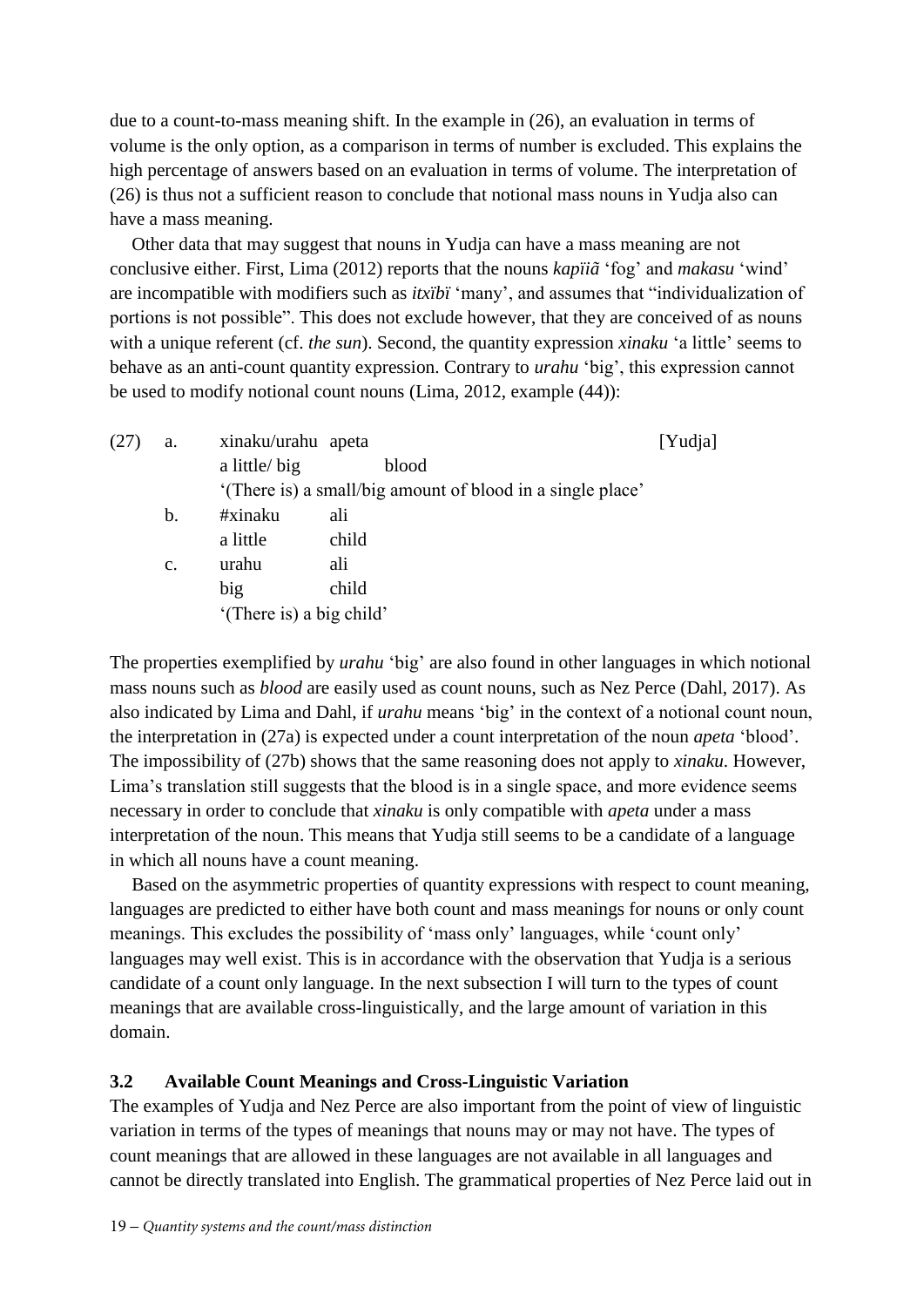Deal show, moreover, that the free availability of count meanings for notional mass nouns is possible in a grammatical system that shows a strong resemblance to English (see [\(19\)](#page-12-0) and [\(20\)](#page-12-1) above). Quite in general, there is a large amount of variation in the types of count and mass meanings nouns may or may not get, and this is to a large extent arbitrary. The English word for *bacon* cannot mean 'slice of bacon', while the Blackfoot word for *bacon* can [\(Franz](#page-26-12)  [and Russell, 1995, cited in Wiltschko, 2012\)](#page-26-12):

| $(28)$ Singular | Plural                       |             |  |  |  |
|-----------------|------------------------------|-------------|--|--|--|
|                 | aiksinoosak aiksinoosakiksi  | [Blackfoot] |  |  |  |
| 'bacon'         | 'bacon' (slabs or slices of) |             |  |  |  |

Similarly, [Cheng, Doetjes and Sybesma \(2008\)](#page-25-23) show that English and Dutch differ from Mandarin Chinese and Gungbe (a Kwa language spoken in Benin) in terms of the possibilities they offer for assigning a mass meaning to a typical count noun (e.g. *dog*). Similarly, the use of a typical mass noun with a count type reading, as in *two different golds* for *two types of gold*, is much more limited in Dutch than in English (Doetjes, 1997) (\**twee gouden* 'two golds' is impossible under the intended reading) and has been claimed to be absent in Ojibwe [\(Algonquian, Mathieu, 2012\)](#page-26-13).

Differences between the lexical choices languages make with respect to noun meaning can also be illustrated by the well-known contrast between the word *advice* in English and its French translation *conseil*. Whereas French *conseil* is used in combination with quantity expressions that presuppose countability (*plusieurs conseils* 'several pieces of advice'), English *advice* can only be used in contexts that do not presuppose countability (*more/less advice(\*s)*). Similarly, *success* in English is a mass noun, while *failure* is a count noun. It turns out to be extremely hard to predict the count or mass properties of nouns, especially in the domain of abstract nouns [\(Gillon, 2012,](#page-26-14) [Grimm, 2014,](#page-26-15) [Pelletier and Schubert, 1989\)](#page-26-16).<sup>28</sup>

These examples illustrate that available meanings vary cross-linguistically, which implies that there is an important language specific lexical component involved. Even in flexible meaning approaches [\(Bale and Barner, 2009,](#page-24-5) [Borer, 2005,](#page-24-6) [Pelletier, 2012\)](#page-27-11), where nouns have one flexible meaning which is compatible with both mass and count grammatical contexts, it will not be possible to do without a lexical component delimiting the possible interpretations of a noun (whatever theoretical status these interpretations have) in a given language. Given the scarce systematic cross-linguistic literature on this topic, more research is necessary.

## **3.3 Count Meaning, "Default Units of Counting" and Abstraction**

**.** 

The acquisition of the count/mass distinction illustrates the way language makes more abstract count meanings available. As pointed out by [Brooks, Pogue and Barner \(2011\),](#page-24-7) children who acquire the count/mass distinction first strongly rely on the "default units" of counting that are pre-linguistically available [\(see also Shipley and Shepperson, 1990\)](#page-27-12). These units correspond to cognitively salient units, such as physical objects and sounds. During the

<sup>28</sup> The difference between *conseil* and *advice* is similar to the difference between French *rougir*, which is an accomplishment verb and its Dutch and English translations *blozen* and *to blush*, which are activity verbs. The phenomenon these verbs describe can be conceived of as an accomplishment and as an activity.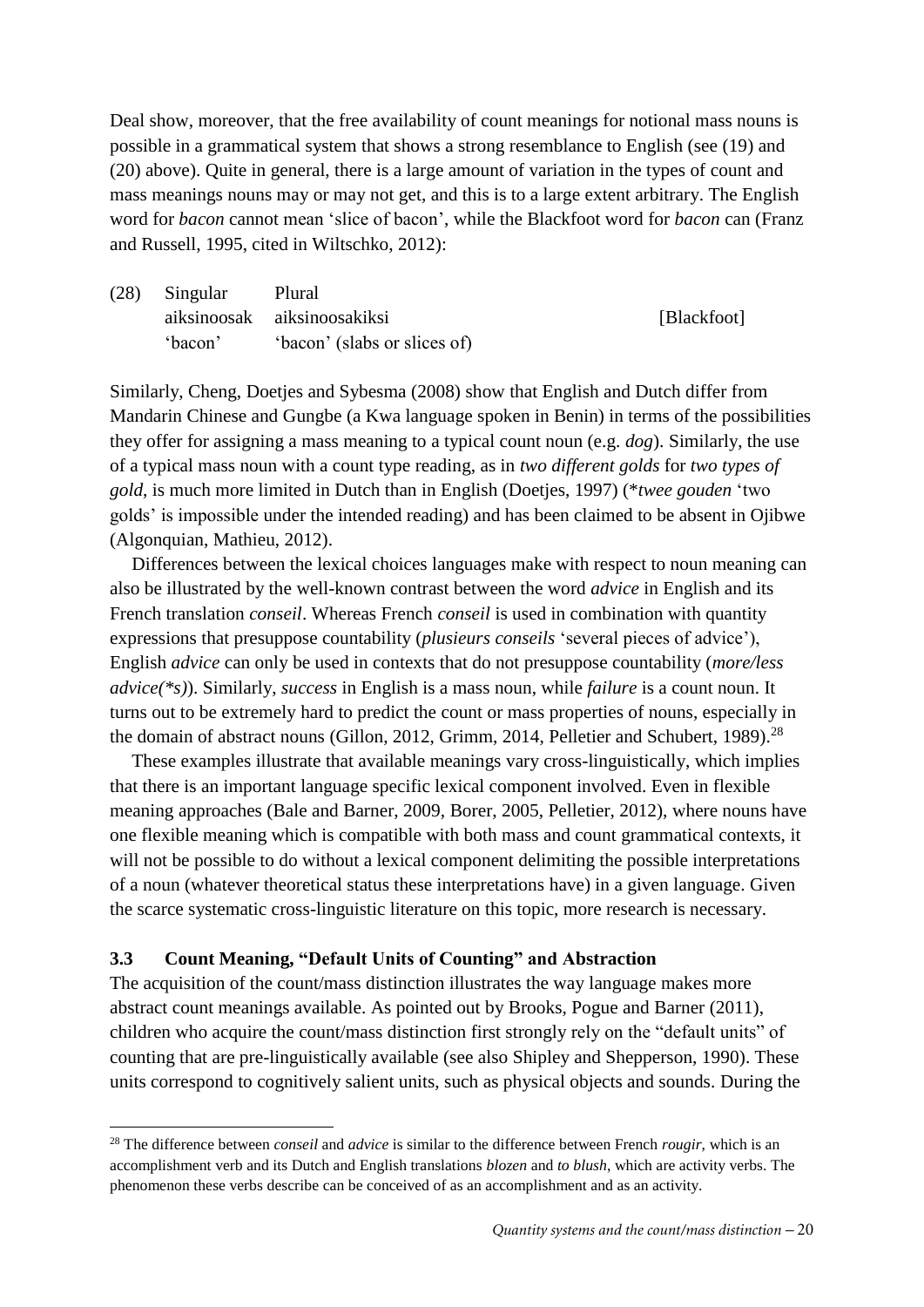first stages of acquiring count meaning, counting depends on these default units. Take for instance a context where there are three forks and two half forks – that is, one fork that has been broken in two pieces – so that there are five separate physical objects and four forks. In this context, young children who are asked to count the number of forks will tend to count the number of objects instead, while older children and adults will abstract away from the fact that one fork is made up of two half forks. This is an important observation in view of the difference between language and cognition: even though cognition makes us sensitive to counting and default units, language allows us to define new units and to count these instead of the "default units of counting".

In what preceded, I assumed that measure words such as *kilo* are count nouns and have count meaning. Evidence for this is that they behave like ordinary count nouns: they can be combined with numerals, and if they do, they are marked for number. If this assumption is correct, languages allow for highly abstract count interpretations.

This view is different from the one presented in [Rothstein \(2009,](#page-27-13) [2011,](#page-27-14) [2017\).](#page-27-15) Rothstein makes a distinction between measuring and counting based on the two types of readings one can get for expressions such as *three bottles/liters of wine*. On the one hand, the measuring expression *three bottles/liters* can define, or measure, a quantity of wine resulting in a reading where we talk about a certain quantity of wine, as in *they drank three bottles/liters of wine last night*. This is the most natural reading for expressions such as *kilo* or *liter*. Alternatively, *three bottles/liters of wine* can denote three actual (liter) bottles filled with wine, as in *she put three bottles/liters of wine on the table*. In this case, the numeral counts actual bottles of wine.<sup>29</sup> Rothstein reserves the term counting to this second use. From the perspective of the current paper, numerals are always count quantity expressions and as such they are interpreted in relation to units that can be counted. In Rothstein's "measuring" cases, these units are abstract, and in the "counting" contexts, the units are concrete, but in both cases I assume that the numeral has a similar meaning and counts the units. My aim is to make a classification of quantity expressions based on their general distributional properties. In this respect, it is important to realize that not only numerals (which are selected by the measure word in Rothstein's account), but also other count quantity expressions in English combine with measure words under their abstract reading, as illustrated by the examples in [\(29\)](#page-20-0).

- <span id="page-20-0"></span>(29) a. Every inch of cloth is used, nothing is wasted.
	- b. If you want to make that dress, you will need several yards of fabric.

Neither of these examples assumes that the cloth or fabric is cut into inches/yards, which shows that they cannot be treated as cases of "counting" in Rothstein's terms. This shows that the abstract meanings are available irrespectively of the type of count quantity expression (numeral or other).

**.** 

<sup>&</sup>lt;sup>29</sup> Rothstein argues that this meaning difference involves also a structural difference. Whereas [[three bottles] of wine], in which the word *bottle* first combines with the numeral, corresponds to measuring, the structure [three [bottles of wine]], corresponds to a reading with three individual bottles.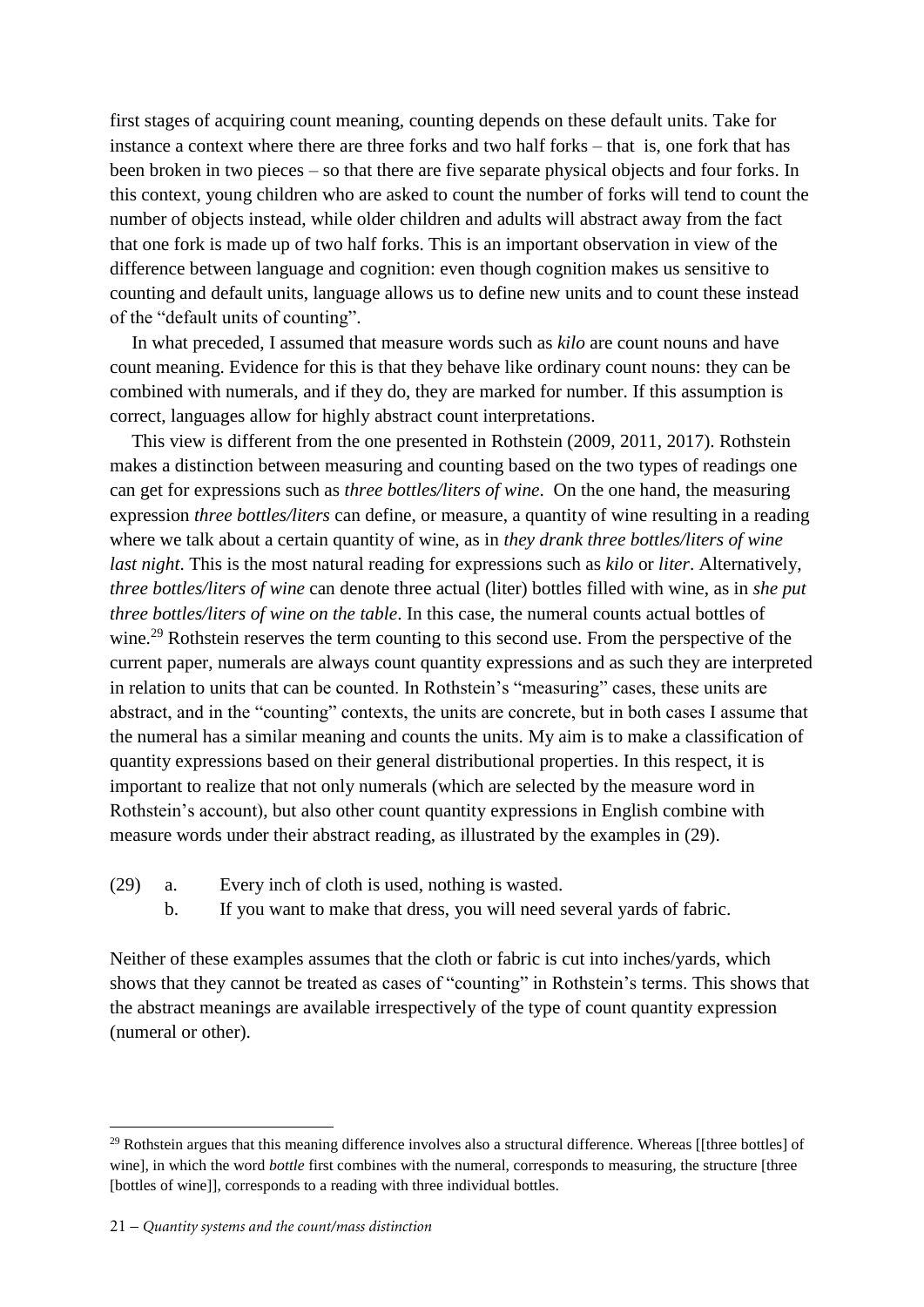## **3.4 Properties of Nouns: Summary**

The idea that there is a fundamental distinction between quantity expressions that presuppose the existence of units to count and quantity expressions that do not make this presupposition has consequences for the type of noun meanings that we expect to exist in languages. If it is true that languages universally have these two types of quantity expressions, this forces them to have nouns with count meanings and allows them to have nouns with meanings that are not compatible with expressions that presuppose countability. This means that 'mass only' languages are not possible, while 'count only' languages could exist, and Yudja might well be an example of such a language (Lima, 2014).

The choices that languages make with respect to possible count meanings are often ontologically motivated, in particular in cases where nouns have a 'naturally individuated' referent, such as nouns denoting clearly delimited objects or animate individuals. However, ontology does not provide a means to predict the properties of a noun, which are to a large extent arbitrary. The substance *water* may be mass from an ontological point of view, but languages such as Yudja and Nez Perce use it with a count meaning that the English word *water* cannot get. Similarly, languages differ in terms of the mass meanings they allow or do not allow for nouns that denote naturally countable objects or individuals. In addition to this, count meanings can be abstract in the sense that the individual units do not need to be clearly individuated in the actual world, as can be illustrated by measure words and abstract nouns on the one hand, and the acquisition of abstract meaning on the other.

In the next section, I will turn to a different and more tentative way in which quantity expressions and word meanings interact and argue that languages can make use of the system of quantity expressions they dispose of in order to mark the atomic individuals that are present in a count meaning as more or less salient.

#### **4 Individuation Boosting and Degrees of Individuation**

**.** 

In this section, we will briefly explore the idea that the presence of an expression that presupposes units that can be counted triggers an effect of what I will call "individuation boosting". In several cases where subtle distinctions in the prominence of individuation are made, these distinctions seem to correlate with the presence vs. absence of count quantity expressions. For instance, nouns such as *furniture* are felt as less individuated than regular count nouns, and do not take number marking. Similarly, the data from the experiments of Lima (2014) described above show that *bitu* 'more' does not require a count reading while *ixibi* 'many' does. The hypothesis of individuation boosting attributes these effects to the absence vs. presence of the presupposition of count meaning, which is introduced by count quantity expressions. The idea of the effect of individuation boosting is quite simple. A noun with a count meaning introduces individuals. If, in addition, there is a linguistic expression in the context that requires the noun to have a count meaning, this makes the presence of the individuals more salient.<sup>30</sup>

<sup>&</sup>lt;sup>30</sup> Note that the idea of individuation boosting implies a hybrid relation between language and cognition, as it implies a strong association between the linguistic property of countability and the cognitive concept of individuation, despite the fact that linguistic structures that involve counting permit to abstract away from individuation (e.g. *two/many liters of water*).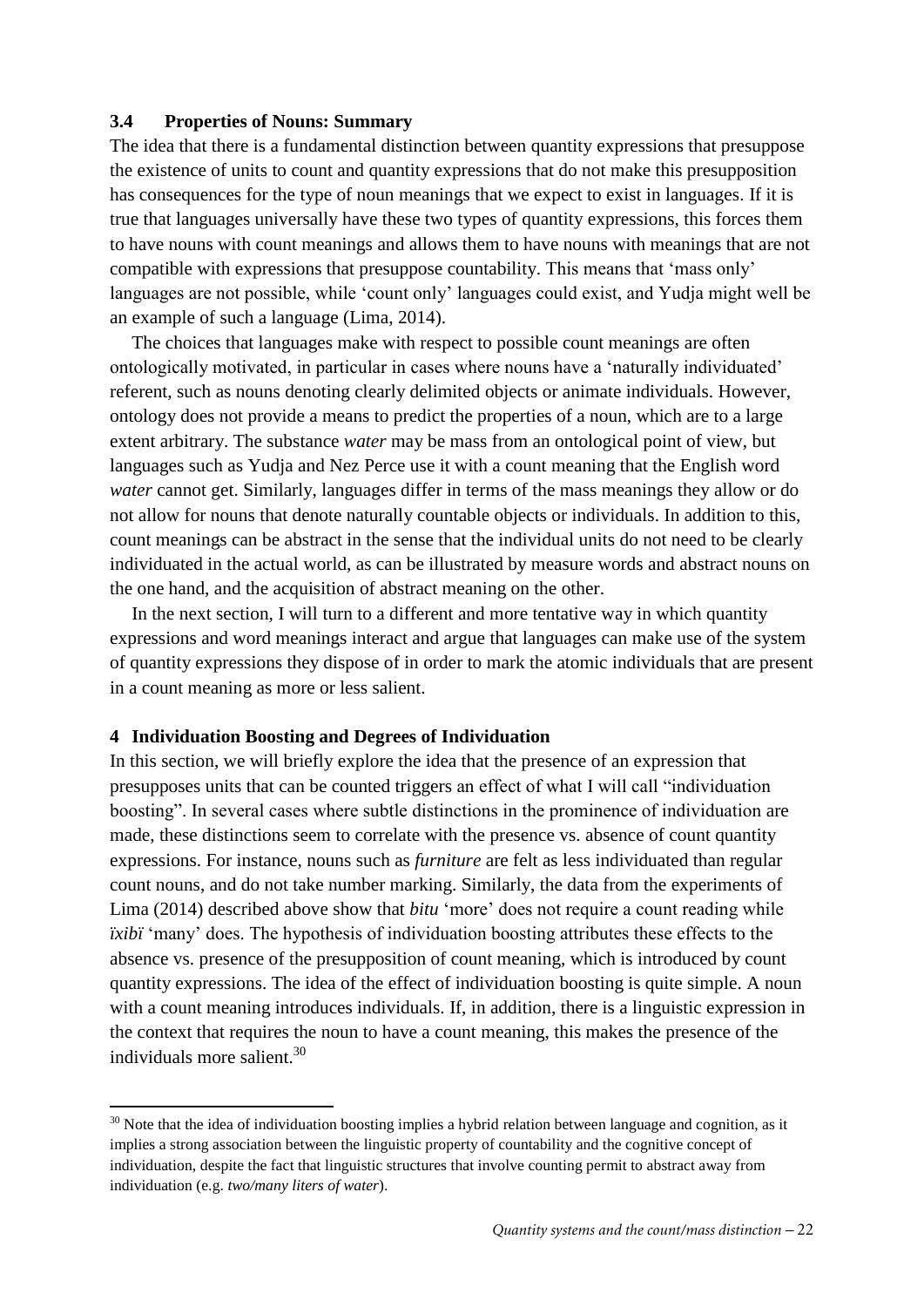Let us first turn to the contrasts between *bitu* 'more' and *itxïbï* 'many'. Even though there are good reasons to assume that all nouns have count meaning in Yudja, an interpretation in terms of the number of items is only required in the case of *itxïbï*. The Yudja data differ in this respect from data with *more books*, which despite the fact that *more* is a non-count quantity expression triggers an evaluation in terms of the number of books. However, contrary to Yudja, English is a language with obligatory number marking. The difference between the two languages can be accounted for if we assume that the obligatory evaluation in terms of number is triggered by the presence of a count quantity expression. This hypothesis can be tested on the basis of Brazilian Portuguese.

Brazilian Portuguese is a language with optional number marking with a lexical distinction between mass and count nouns [\(see Ferreira, to appear, for an overview\)](#page-26-17):

(30) a. duas menina(s) [Brazilian Portuguese] two girls

b.  $\#$ duas areia(s) two sands

If a count noun is combined with an expression that does not require number marking, such as *mais*, number marking may be present or absent. In the following examples, taken from [Beviláqua and Pires de Oliveira \(2014\),](#page-24-8) the first sentence permits both an evaluation in terms of volume and in terms of number while the second triggers obligatorily a reading in terms of number [\(see also Pires de Oliveira and Rothstein, 2011\)](#page-27-16). [Beviláqua and Pires de Oliveira](#page-24-8)  (2014) present experimental data from [Beviláqua \(2014\)](#page-24-9) that confirm this general pattern: as soon as a number marker is present somewhere in the structure, quantity judgments are almost exclusively made on the basis of number, while in the absence of the plural marker interpretations in terms of volume are permitted (though not preferred).

|  | $(31)$ a. João tem         | mais livro                                   |                | que a Maria. [Brazilian Portuguese] |
|--|----------------------------|----------------------------------------------|----------------|-------------------------------------|
|  | João has.PRS.3SG more book |                                              | than the Maria |                                     |
|  | b. João tem mais livros    |                                              | que a Maria.   |                                     |
|  |                            | João has.PRS.3SG more book-PL than the Maria |                |                                     |

The patterns in Brazilian Portuguese and Yudja show that individuation originating from the lexical meaning of a noun is enough for obtaining an evaluation in terms of number (cf. the original experiment of Barner and Snedeker,  $2005$ ).<sup>31</sup> Under the hypothesis of individuation boosting the presence of an expression that presupposes countability makes the individuated reading even more salient, as a result of which an evaluation in terms of volume becomes virtually impossible.

**.** 

<sup>31</sup> An unpublished quantity judgment experiment presented by Scott Grimm and Beth Levin at *Sinn und Bedeutung* 16, comparing pairs such as *jewels* and *jewelry*, showed that the presence of plural morphology correlated with the necessity of an evaluation in terms of number, in line with the Brazilian Portuguese data.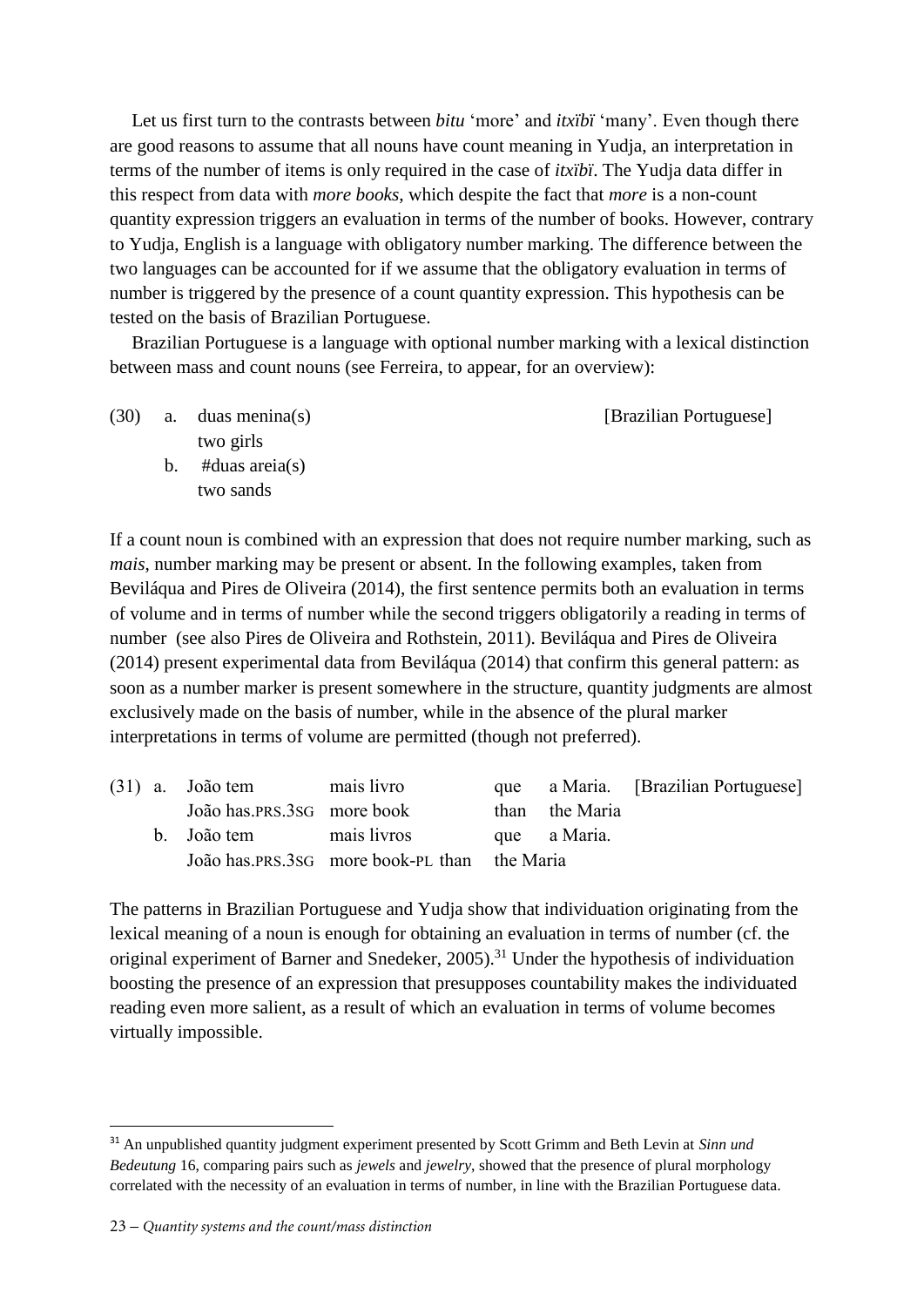A second example of a phenomenon that could be attributed to individuation boosting is the use of the quantity expression  $hou^2$  do<sup>1</sup> 'a lot', which optionally combines with a classifier [\(Cheng et al., 2012\)](#page-25-18):

| (32) $hou^2 do^1$ (bun <sup>2</sup> ) |                       | $s$ yu <sup>1</sup> | [Cantonese] |
|---------------------------------------|-----------------------|---------------------|-------------|
| a lot                                 | $\overline{C}$ volume | book                |             |

As expected, the books are more clearly individuated when the classifier is present. For instance, if the noun phrase is used to refer to the books in a library, the classifier will normally be absent. In order to describe books on a table, which can clearly be individualized, the classifier will be used.

A different domain where the idea of individuation boosting could be exploited is the lexicon. As indicated above, some lexical systems have number marking on some nouns and not on others. From the perspective of individuation boosting, this would be expected to correlate with higher and lower individuation. Whereas nouns that exceptionally lack number marking (e.g. *furniture* in English) are expected to correspond to a low degree of individuation, nouns that are exceptionally marked for plurality are expected to correspond to nouns with a high degree of individuation such as animate/human nouns [\(cf. Smith-Stark,](#page-27-17)  [1974\)](#page-27-17).

The concept of individuation boosting is related to the recent proposals of Grimm (2012, to appear), who argues in favor of distinguishing degrees of individuation in natural language. Under the hypothesis of individuation boosting, the type of system that is at the basis of the linguistic expression of degrees of individuation might be severely constrained: in this latter view degrees of individuation are the result of possibilities the lexicon of a particular language offers to create structures with and without count quantity expressions. Obviously more research is needed to further exploit this idea.

## **5. Conclusions**

This paper studied the count/mass distinction from the perspective of quantity expressions. The properties quantity expressions can only be understood in the context of the quantity system of which they are part. Language specific properties of quantity expressions and the ways in which they interact with each other and with the possible noun meanings of the language they occur in are at the basis of the large amount of variation found in the domain of the count/mass distinction.

The main claim defended in this paper is that behind this linguistic variation all languages present a distinction between count vs. non-count quantity expressions, which is at the basis of the count/mass distinction across languages. These two types of quantity expressions can be seen as linguistic reflections of numerical magnitude representation [\(Dehaene, 1997,](#page-25-3) [Feigenson, Dehaene and Spelke, 2004\)](#page-25-4) and general magnitude representation [\(Lourenco and](#page-26-4)  [Longo, 2011\)](#page-26-4) respectively. Whereas count quantity expressions presuppose countability and therefore only combine with expressions that may have a count meaning, non-count quantity expressions do not introduce such a presupposition, and therefore do not impose restrictions on the count (non-vague atoms) or mass (vague atoms/divisivity) meaning of the nouns they combine with. Quantity expressions that typically combine with mass nouns (e.g. *a bit*) are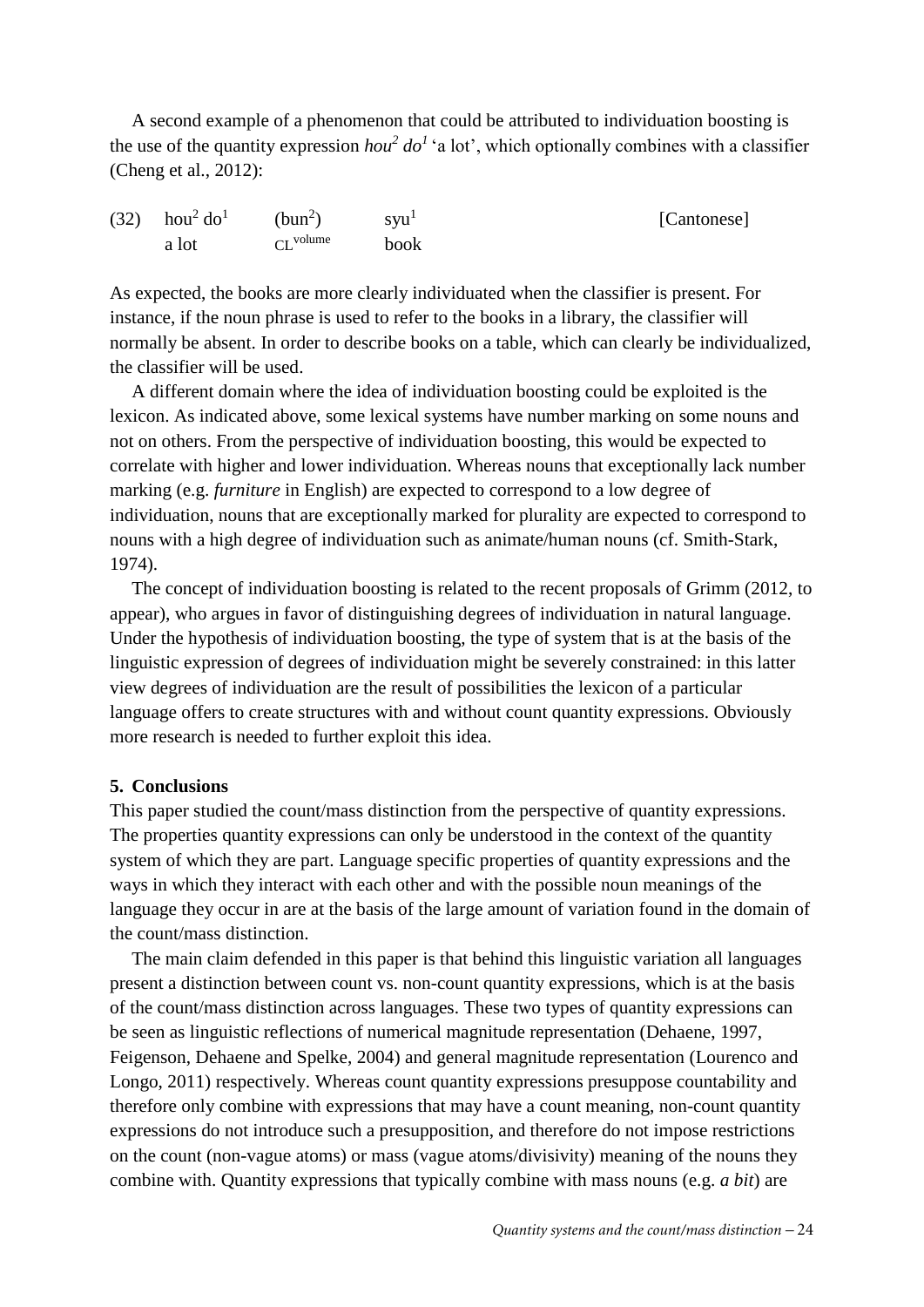claimed to be a special type of non-count quantity expressions. They are analysed in terms of blocking rather than in terms of sensitivity to the presence of mass meaning. As a consequence, the basic distinction between types of quantity expressions is a two-way distinction, and the count/mass distinction is asymmetric in the sense that quantity expressions make reference to count meaning but not to the absence thereof. Cross-linguistic evidence for this generalization based on different types of quantity systems was presented in section 2.

The basic opposition between two types of quantity expressions – ones that need count meanings and ones that are indifferent towards the presence or absence of count meanings – and the hypothesis that these two types are cross-linguistically available, makes predictions on the availability of count and mass meanings across languages. If languages always dispose of expressions that can only be combined with nouns that (can) have a count meaning, count meaning necessarily exists across languages and 'mass only' languages are not available. 'Count only' languages, on the other hand, are not incompatible with the types of quantity expressions that are found. If it is correct that quantity expressions that presupposing mass meaning do not exist, languages in which all nouns are always have a count denotation are predicted to be possible. As shown by Lima (2014), Yudja seems to be a candidate for such a language. As the examples of count meaning show, there is a large amount of lexical crosslinguistic variation in this domain, which is currently not well understood.

Finally, I suggested that the presence of a grammatical expression that presupposes countability may introduce an effect of "individuation boosting". The ways in which this effect shows up in a particular language depend on the specific properties of the quantity expressions and the available noun meanings in that language. I gave several examples of phenomena that could be understood in terms of individuation boosting, and I consider this to be an important domain for further research.

#### **References**

- Bach, Elke, Eloise Jelinek, Angelika Kratzer, and Barbara Partee. 2013. *Quantification in natural languages*.vol. 54: Springer Science & Business Media.
- <span id="page-24-5"></span>Bale, Alan, and David Barner. 2009. The interpretation of functional heads: using comparatives to explore the mass/count distinction. *Journal of Semantics* 26:217-252.
- <span id="page-24-0"></span>Bale, Alan, and Jessica Coon. 2014. Classifiers Are for Numerals, Not for Nouns: Consequences for the Mass/Count Distinction. *Linguistic Inquiry*.
- <span id="page-24-4"></span>Barner, David, and Jesse Snedeker. 2005. Quantity judgments and individuation: evidence that mass nouns count. *Cognition* 97:41-46.
- <span id="page-24-9"></span>Beviláqua, Kayron. 2014. Nomes nus e nomes plurais: Um experimento sobre a distinção contávelmassivo no PB, MA-thesis, Universidade Federal do Paraná.
- <span id="page-24-8"></span>Beviláqua, Kayron, and Roberta Pires de Oliveira. 2014. Brazilian Bare Phrases and Referentiality: Evidences from an Experiment. *Revista Letras* 90.
- <span id="page-24-6"></span>Borer, Hagit. 2005. *Structuring Sense Volume I: In name only*. Oxford: Oxford University Press.
- <span id="page-24-7"></span>Brooks, Neon, Amanda Pogue, and David Barner. 2011. Piecing together numerical language: children's use of default units in early counting and quantification. *Developmental Science* 14:44-57.
- <span id="page-24-3"></span>Cabredo Hofherr, Patricia. to appear. Nominal number morphology. In *Oxford handbook of grammatical number*, eds. Patricia Cabredo Hofherr and Jenny Doetjes. Oxford: Oxford University Press.
- <span id="page-24-2"></span>Chao, Yuen Ren. 1968. *A grammar of spoken Chinese*. Berkely: University of California Press.
- <span id="page-24-1"></span>Cheng, Chung-Ying. 1973. Comments on Moravcsik's paper. In *Approaches to Natural Language*, eds. Jaakko Hintikka, Julius Moravcsik and Patrick Suppes, 286-288. Dordrecht: Reidel.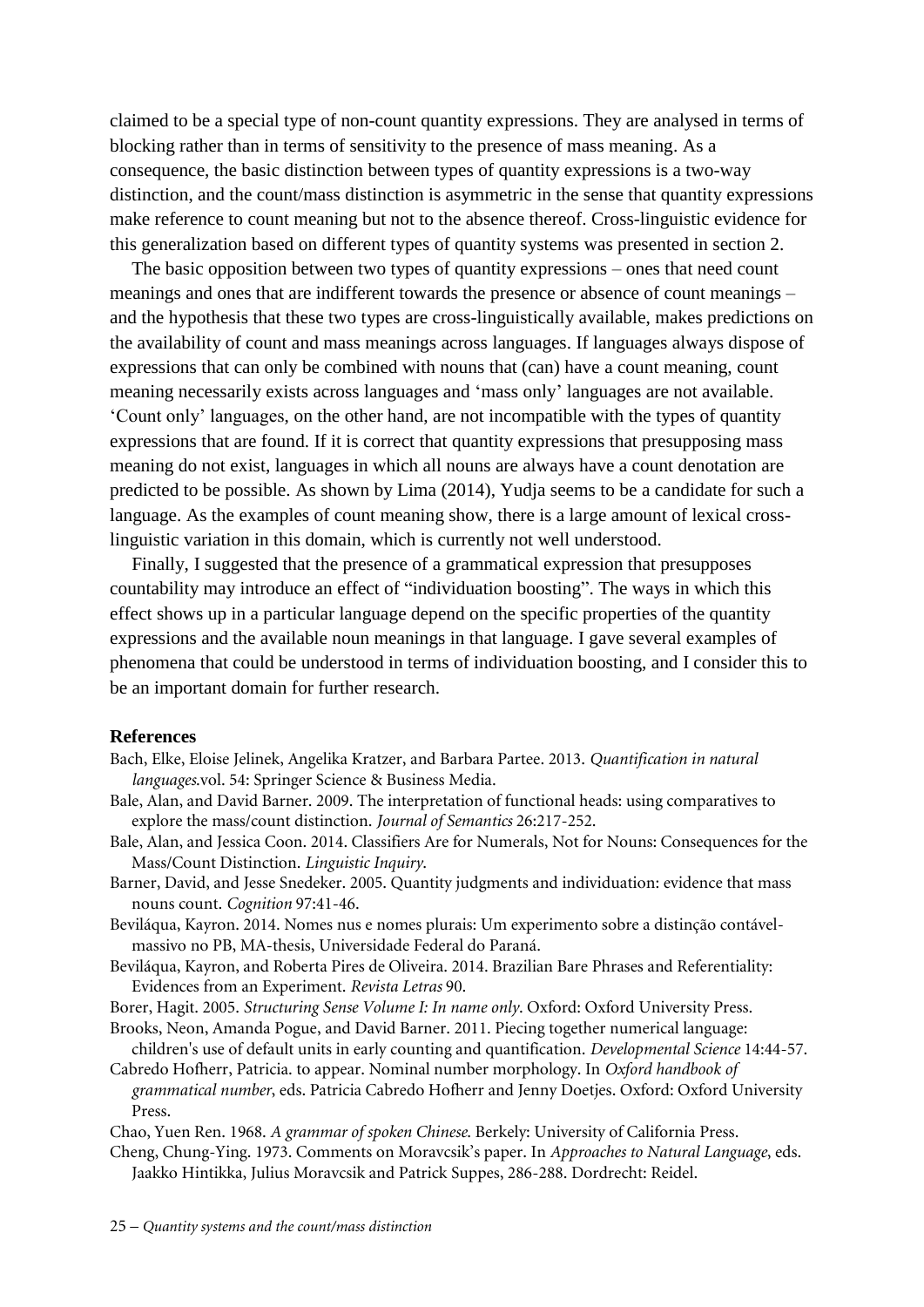- <span id="page-25-12"></span>Cheng, Lisa, and Rint Sybesma. 1998. yi-wan tang, yi-ge tang: classifiers and massifiers. *The Tsing Hua Journal of Chinese Studies* 28:385-412.
- <span id="page-25-13"></span>Cheng, Lisa, and Rint Sybesma. 1999. Bare and not so bare nouns and the structure of NP. *Linguistic Inquiry* 30:509-542.
- <span id="page-25-14"></span>Cheng, Lisa, and Rint Sybesma. 2005. Classifiers in four varieties of Chinese. In *The Oxford handbook of comparative syntax*, eds. Guglielmo Cinque and Richard S. Kayne, 259-292. Oxford: Oxford University Press.
- <span id="page-25-23"></span>Cheng, Lisa, Jenny Doetjes, and Rint Sybesma. 2008. How universal is the universal grinder? In *Linguistics in the Netherlands 2008*, eds. Marjo van Koppen and Bert Botma, 50-62. Amsterdam: John Benjamins.
- <span id="page-25-18"></span>Cheng, Lisa, Jenny Doetjes, Rint Sybesma, and Roberto Zamparelli. 2012. On the interpretation of number and classifiers. *Italian journal of linguistics* 24:175-194.
- <span id="page-25-0"></span>Chierchia, Gennaro. 1998a. Plurality of mass nouns and the notion of "semantic parameter". In *Events and Grammar*, ed. S. Rothstein, 53-103. Dordrecht: Kluwer.
- <span id="page-25-1"></span>Chierchia, Gennaro. 1998b. Reference to kinds across languages. *Natural Language Semantics* 6:339- 405.
- <span id="page-25-20"></span>Chierchia, Gennaro. 2010. Mass nouns, vagueness and semantic variation. *Synthese* 174:99-149.
- <span id="page-25-16"></span>Corbett, Greville. 2000. *Number*. Cambridge: Cambridge University Press.
- Cowper, Elizabeth, and Daniel Currie Hall. 2012. Aspects of individuation. In *Count and mass across languages*, ed. Diane Massam, 27-53. Oxford: Oxford University Press.
- <span id="page-25-22"></span>Deal, Amy Rose. 2017. Countability distinctions and semantic variation. *Natural Language Semantics* 25:125-171.
- <span id="page-25-3"></span>Dehaene, Stanislas 1997. *The Number Sense*. Oxford: Oxford University Press.
- <span id="page-25-2"></span>Denny, J. Peter. 1986. The semantic role of noun classifiers. In *Noun classes and categorization*, ed. Colette Craig, 279-308. Amsterdam: John Benjamins.
- <span id="page-25-7"></span>Di Sciullo, Anna-Maria, and Edwin S. Williams. 1987. *On the definition of word*. Cambridge, Massachusetts: MIT press.
- <span id="page-25-8"></span>Doetjes, Jenny. 1997. *Quantifiers and selection. On the distribution of quantifying expressions in French, Dutch and English*. The Hague: HAG.
- <span id="page-25-9"></span>Doetjes, Jenny. 2008. Adjectives and degree modification. In *Adjectives and adverbs: syntax, semantics and discourse*, eds. Louise McNally and Christopher Kennedy, 123-155. Oxford: Oxford University Press.
- <span id="page-25-21"></span>Doetjes, Jenny. 2010. Mismatches in the lexicon. Paper presented at *Conference on Empirical, Theoretical adn Computational Appraoches to Countability in Natural Language*, Bochum.
- <span id="page-25-5"></span>Doetjes, Jenny. 2012. Count/mass distinctions across languages. In *Semantics: An International Handbook of Natural Language Meaning*, eds. Claudia Maienborn, Klaus von Heusinger and Paul Portner, 2559-2580. Berlin: De Gruyter.
- <span id="page-25-19"></span>Doetjes, Jenny. 2017a. Measure words and classifiers. *Revista Letras* 96:291-308.
- <span id="page-25-6"></span>Doetjes, Jenny. 2017b. The count/mass distinction in grammar and cognition. *Annual review of linguistics* 3.
- <span id="page-25-15"></span>Doetjes, Jenny. 2017c. Noun phrase. In *Encyclopedia of Chinese Language and Linguistics*, ed. Rint Sybesma. Leiden: Brill.
- <span id="page-25-17"></span>Dryer, Matthew. 2005. Coding of Nominal Plurality. In *The World Atlas of Language Structures*, eds. Martin Haspelmath, Matthew S. Dryer, David Gil and Bernard Comrie, 138-141. Oxford: Oxford University Press.
- <span id="page-25-11"></span>Farkas, Donka, and Henriëtte de Swart. 2010. The semantics and pragmatics of plurals. *Semantics and Pragmatics* 3:1-54.
- <span id="page-25-4"></span>Feigenson, Lisa, Stanislas Dehaene, and Elizabeth Spelke. 2004. Core systems of number. *Trends in cognitive sciences* 8:307-314.
- <span id="page-25-10"></span>Ferdinand, Astrid. 1996. The development of functional categories, PhD-thesis, Leiden University.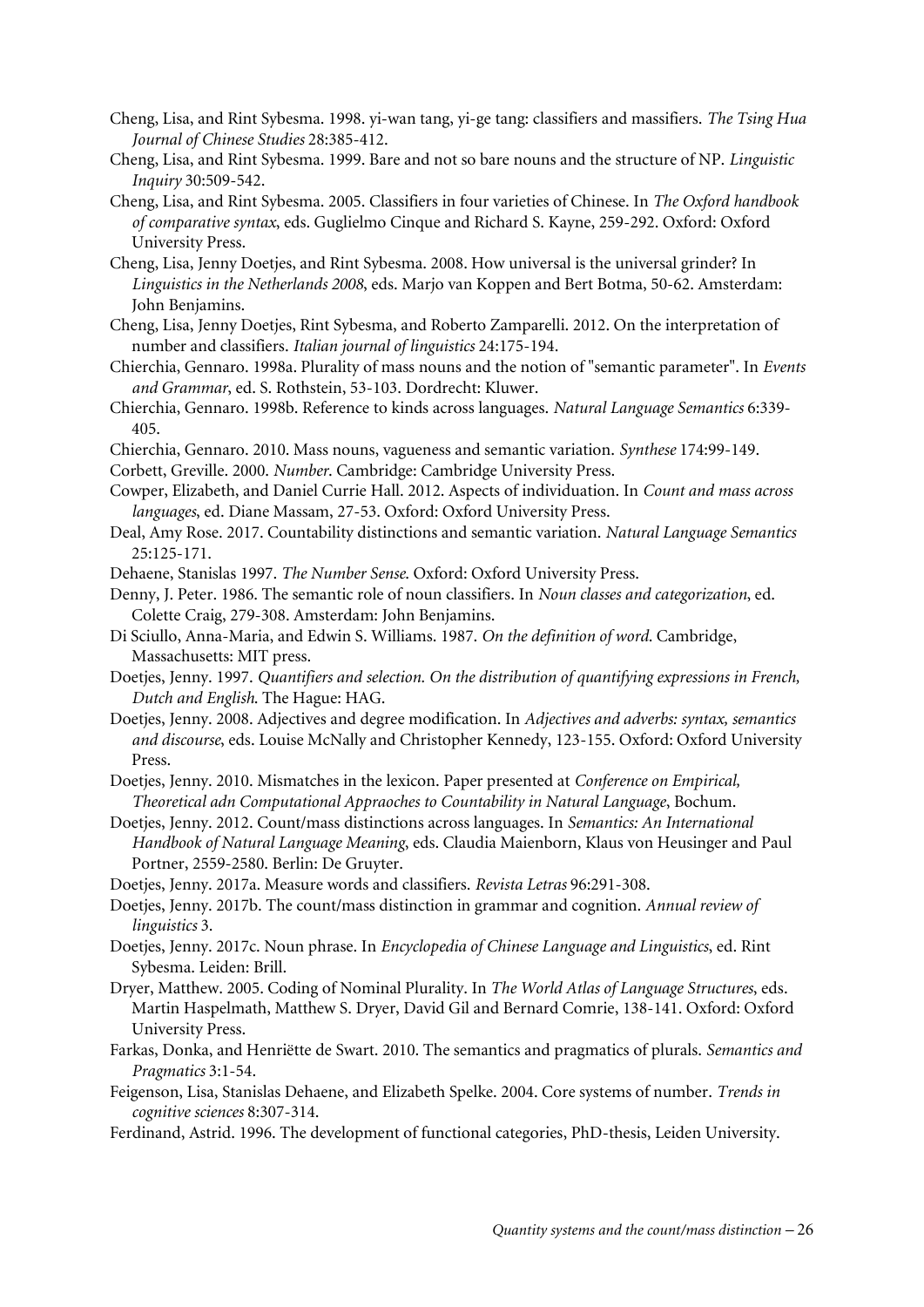- <span id="page-26-17"></span>Ferreira, Marcelo. to appear. Bare nominals in Brazilian Portuguese. In *Oxford Handbook of Grammatical Number*, eds. Patricia Cabredo Hofherr and Jenny Doetjes. Oxford: Oxford University Press.
- <span id="page-26-12"></span>Franz, Donald G., and Norma J. Russell. 1995. *Blackfoot dictionary of stems, roots and affixes*. Toronto: University of Toronto Press.
- <span id="page-26-7"></span>Gathercole, Virginia. 1985. He has too much hard questions. The acquisition of the linguistic masscount distinction in *much* and *many*. *Journal of Child Language* 12:395-415.
- <span id="page-26-14"></span>Gillon, Brendan S. 2012. Mass terms. *Philosophy Compass* 7:712-730.
- Grimm, Scott. 2012. Number and individuation, PhD-thesis, Stanford University.
- <span id="page-26-15"></span>Grimm, Scott. 2014. Individuating the Abstract. Paper presented at *Sinn und Bedeutung 18*, University of the Basque Country, Vitoria, Spain.
- Grimm, Scott. To appear. Grammatical Number and the Scale of Individuation. *Language*.
- <span id="page-26-8"></span>Grinevald, Colette. 2005. Classifiers. In *Morphology: a handbook on inflection and word formation*, eds. C. Lehmann, G. Booij and J. Mugdan, 1016-1031. Berlin: Walter de Gruyter.
- Hamon, Roparz. 1984. *Grammaire bretonne*. Saint Malo: Al liamm.
- Harrison, Sheldon, and Salich Albert. 1976. *Mokilese reference grammar*. Honolulu: University Press of Hawaii.
- Heim, Irene. 1991. Artikel und Definitheit. In *Semantics: An international handbook of contemporary research*, eds. Arnim von Stechow and Dieter Wunderlich. Berlin: Walter de Gruyter.
- <span id="page-26-10"></span>Hsieh, Miao-Ling. 2008. *The internal structure of noun phrases in Chinese*: Crane Publishing Company.
- <span id="page-26-11"></span>Iljic, Robert. 1994. Quantification in Mandarin Chinese: two markers of plurality. *Linguistics* 32:91- 116.
- <span id="page-26-6"></span>Krifka, Manfred. 1992. Thematic relations as links between nominal reference and temporal constitution. In *Lexical Matters*, eds. Ivan Sag and Anna Szabolcsi, 29-53. Stanford: CSLI.
- Lehrer, Adrienne. 1986. English classifier constructions. *Lingua* 68:109-148.
- <span id="page-26-9"></span>Li, Peggy, Yarrow Dunham, and Susan Carey. 2009. Of substance: the nature of language effects on entity construal. *Cognitive Psychology* 58:487-524.
- <span id="page-26-0"></span>Li, XuPing. 2013. *Numeral classifiers in Chinese*. Berlin: De Gruyter.
- <span id="page-26-2"></span>Lima, Suzi. 2010. About the count-mass distinction in Yudja: a description. In *Papers for WSCLA 15: The Fifteenth Workshop on Structure and Constituency in Languages of the Americas*, eds. Beth Rogers and Anita Szakay, 157-164. Ottawa: The University of British Columbia Working Papers in Linguistics.
- Lima, Suzi. 2012. Numerals and the universal packager in Yudja (Tupi). Paper presented at *SULA 6*, Manchester, UK.
- <span id="page-26-3"></span>Lima, Suzi. 2014. The grammar of individuation and counting, PhD-thesis, University of Massachusetts at Amherst.
- <span id="page-26-5"></span>Link, Godehard. 1983. The logical analysis of plurals and mass terms: a lattice-theoretical approach. In *Meaning, use, and interpretation of language*, eds. Rainer Baüerle, Christoph Schwarze and Armin von Stechow, 302-323. Berlin: de Gruyter.
- <span id="page-26-4"></span>Lourenco, Stella F, and Matthew R Longo. 2011. Origins and development of generalized magnitude representation. *Space, time, and number in the brain: Searching for the foundations of mathematical thought*:225-244.
- <span id="page-26-13"></span>Mathieu, Éric. 2012. On the mass/count distinction in Ojibwe. In *Count and mass across languages*, ed. Diane Massam, 172-198. Oxford: Oxford University Press.
- Nicolas, David. 2004. Is there anything characteristic about the meaning of a count noun? *Revue de la lexicologie*:18-19.
- <span id="page-26-1"></span>Ojeda, Almerindo. 1993. *Linguistic individuals*. Stanford: CSLI.
- <span id="page-26-16"></span>Pelletier, Francis, and Lenhart Schubert. 1989. Mass expressions. In *Handbook of philosophical logic. Volume IV: Topics in the philosophy of language*, eds. D. Gabbay and F. Guenthner, 327-408. Dordrecht: Reidel.